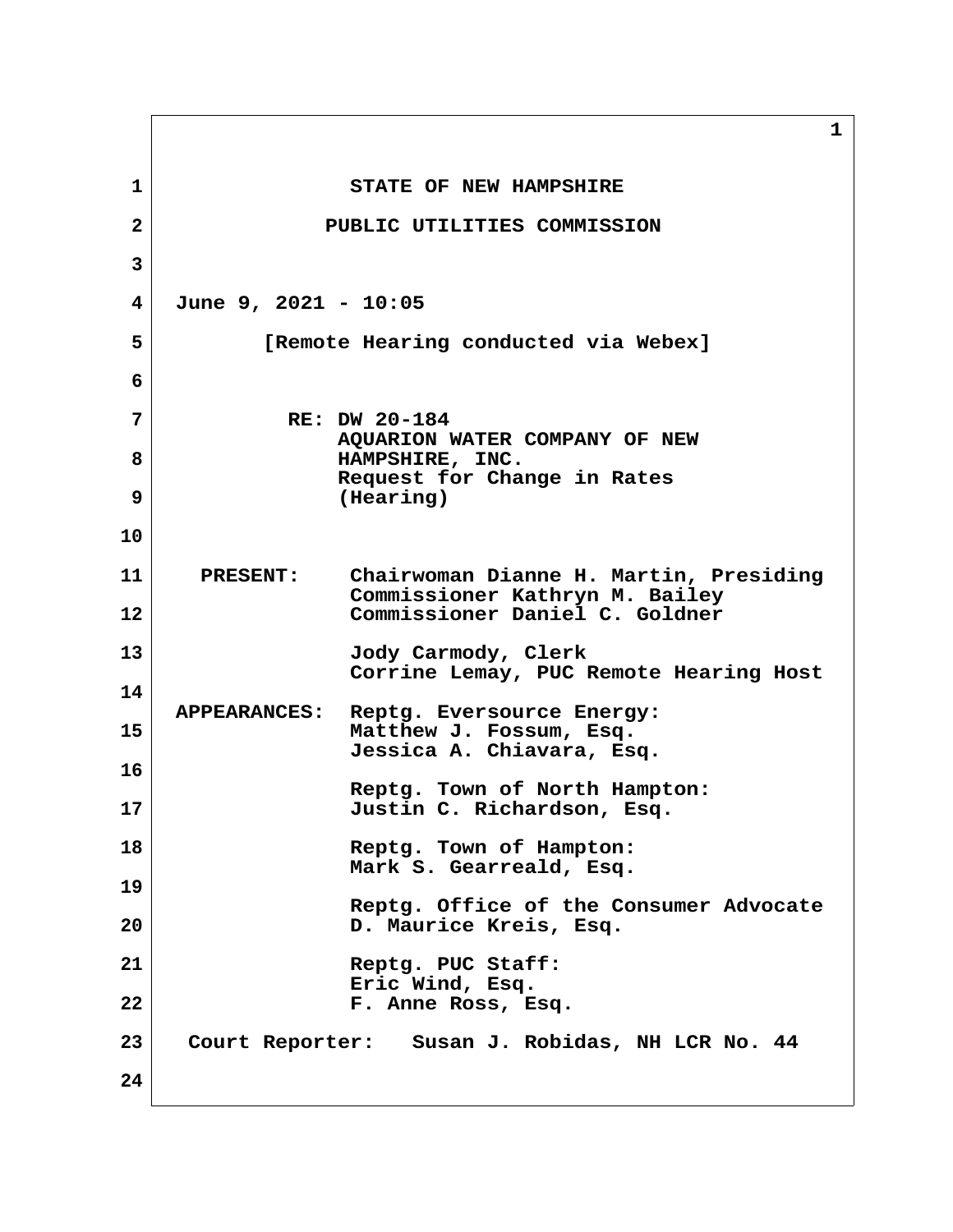**1 I N D E X 2 3 WITNESS PANEL: DEBRA A. SZABO ROBYN J. DESCOTEAU 4 5 6 7 EXAMINATION PAGE 8 Direct Examination by Ms. Chiavara 10 9 Direct Examination by Mr. Wind 16 10 11 INTERROGATORIES BY COMMISSIONERS: 21 12 By Commissioner Bailey 21 13 14 CLOSING STATEMENTS: 23 15 By Mr. Kreis 23 16 By Mr. Richardson 24 17 By Mr. Gearreald 24 18 By Mr. Wind 25 19 By Ms. Chiavara 26 20 21 22 23 24**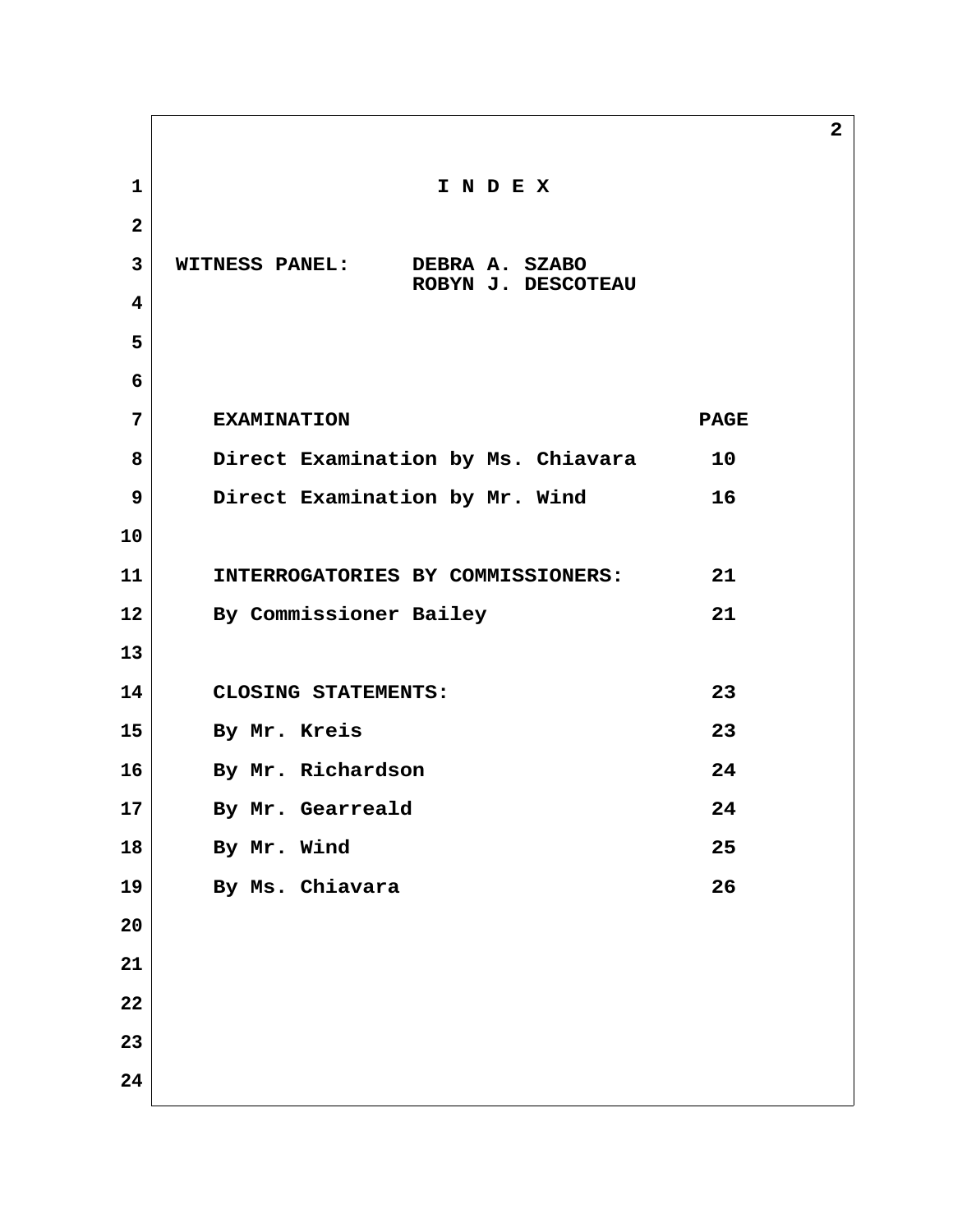|                         |                         |                                                    | 3                |
|-------------------------|-------------------------|----------------------------------------------------|------------------|
| $\mathbf{1}$            |                         | I N D E X (cont'd)                                 |                  |
| $\mathbf{2}$            |                         |                                                    |                  |
| $\mathbf{3}$            | <b>EXHIBITS</b>         |                                                    | <b>PAGE</b>      |
| $\overline{\mathbf{4}}$ | $\mathbf{1}$            | Settlement Agreement<br>re: Temporary Rates        | <b>PREMARKED</b> |
| 5                       |                         |                                                    |                  |
| 6                       | $\mathbf{2}$            | Aquarion 2019 Annual Report                        | <b>PREMARKED</b> |
| $\overline{7}$          | $\mathbf{3}$            | Aquarion Affidavit of<br>Publication               | <b>PREMARKED</b> |
| 8                       |                         |                                                    |                  |
| 9                       | $\overline{\mathbf{4}}$ | Direct Prefiled Testimony<br>of Debra A. Szabo     | <b>PREMARKED</b> |
| 10                      |                         |                                                    |                  |
| 11                      | 5                       | Aquarion Schedules for<br>Proposed Temporary Rates | <b>PREMARKED</b> |
| 12                      |                         |                                                    |                  |
| 13                      |                         |                                                    |                  |
| 14                      |                         |                                                    |                  |
| 15                      |                         |                                                    |                  |
| 16                      |                         |                                                    |                  |
| 17<br>18                |                         |                                                    |                  |
| 19                      |                         |                                                    |                  |
| 20                      |                         |                                                    |                  |
| 21                      |                         |                                                    |                  |
| 22                      |                         |                                                    |                  |
| 23                      |                         |                                                    |                  |
| 24                      |                         |                                                    |                  |
|                         |                         |                                                    |                  |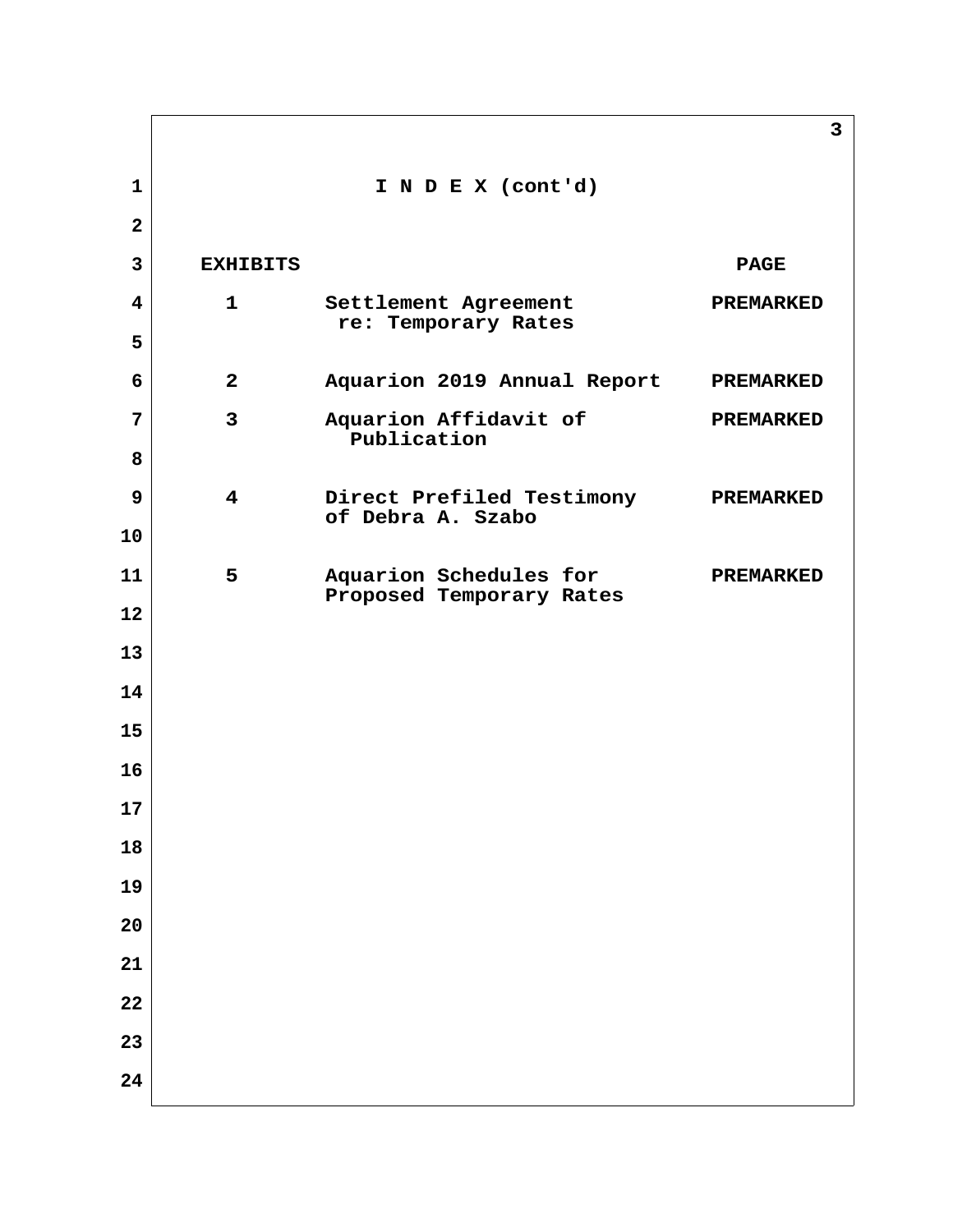**1 P R O C E E D I N G S 2 CHAIRWOMAN MARTIN: Let's go on the 3 record. We're here this morning in Docket DW 4 20-184 for a hearing regarding the Aquarion 5 Water Company of New Hampshire, 6 Incorporated's Request for Temporary Rates. 7 We have to make the necessary findings for a** 8 **remote hearing. 9 As Chairwoman of the Public 10 Utilities Commission, I find that due to the 11 State of Emergency declared by the Governor 12 as a result of the COVID-19 Pandemic, and in 13 accordance with the Governor's Emergency 14 Order 2020-04, this public body is authorized 15 to meet electronically. Please note that 16 there is no physical location to observe and 17 listen contemporaneously to this hearing 18 which was authorized pursuant to the 19 Governor's Emergency Order. However, in 20 accordance with the Emergency Order, I am 21 confirming that we are utilizing Webex for 22 this electronic hearing. All members of the 23 Commission have the ability to communicate 24 contemporaneously during this hearing, and**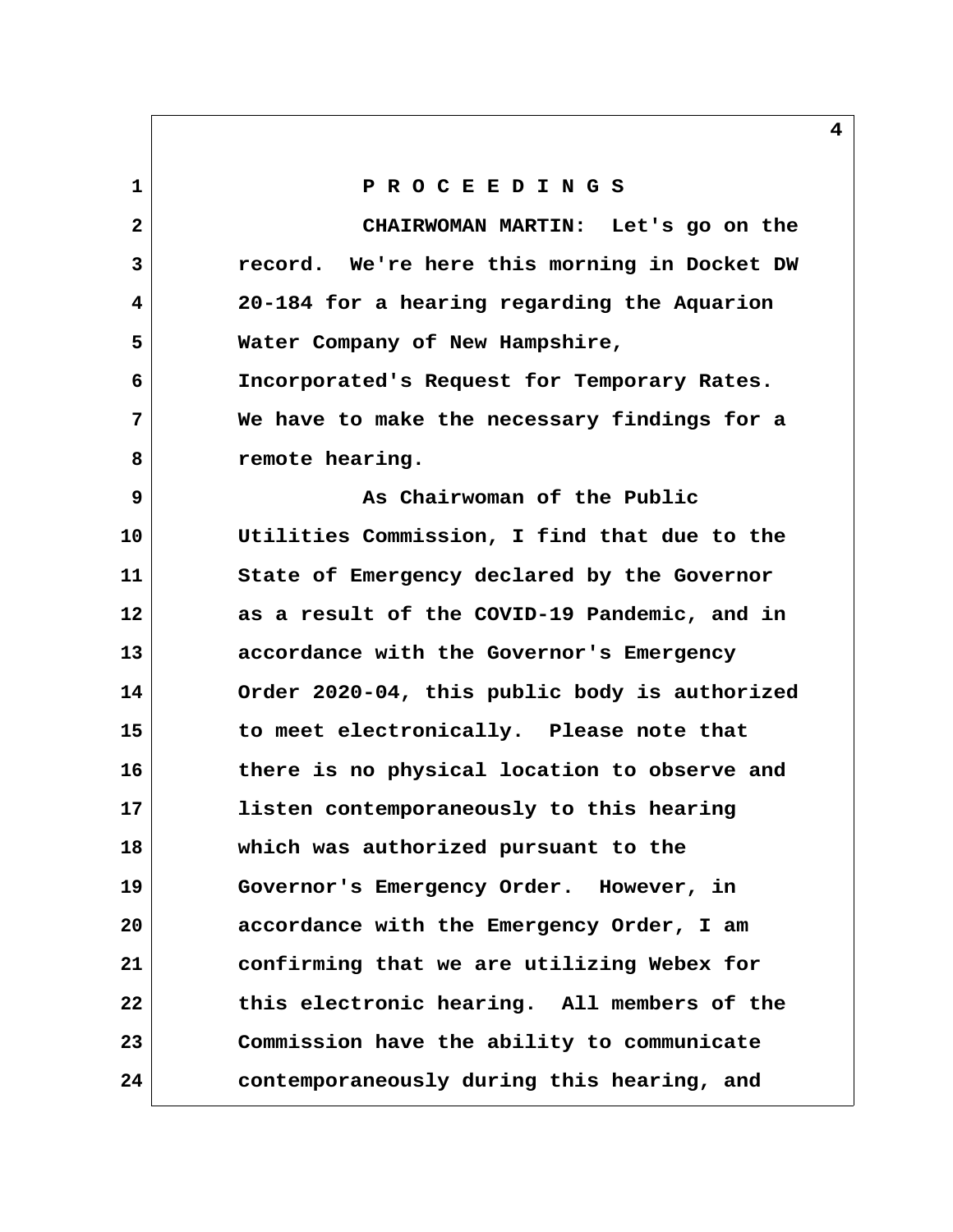**1 the public has the access to 2 contemporaneously listen and if necessary 3 participated. We previously gave notice to 4 the public of the necessary information for 5 accessing the hearing in the Order of Notice. 6 If anyone has a problem during the hearing, 7 please call (603)271-2431. In the event the 8 public is unable to access the hearing, the 9 hearing will be adjourned and rescheduled. 10 Okay. We have to take a roll call 11 attendance of the Commission. My name is 12 Dianne Martin. I am the Chairwoman of the 13 Public Utilities Commission, and I am alone. 14 Commissioner Bailey. 15 COMMISSIONER BAILEY: Good morning, 16 everyone. Kathryn Bailey, Commissioner at 17 the Public Utilities Commission. And my 18 mother, Sheila Moser, is with me in the 19 house. 20 CHAIRWOMAN MARTIN: Okay. Thank 21 you. 22 Commissioner Goldner. 23 COMMISSIONER GOLDNER: Hello, this 24 is Dan Goldner, Public Utility Commission**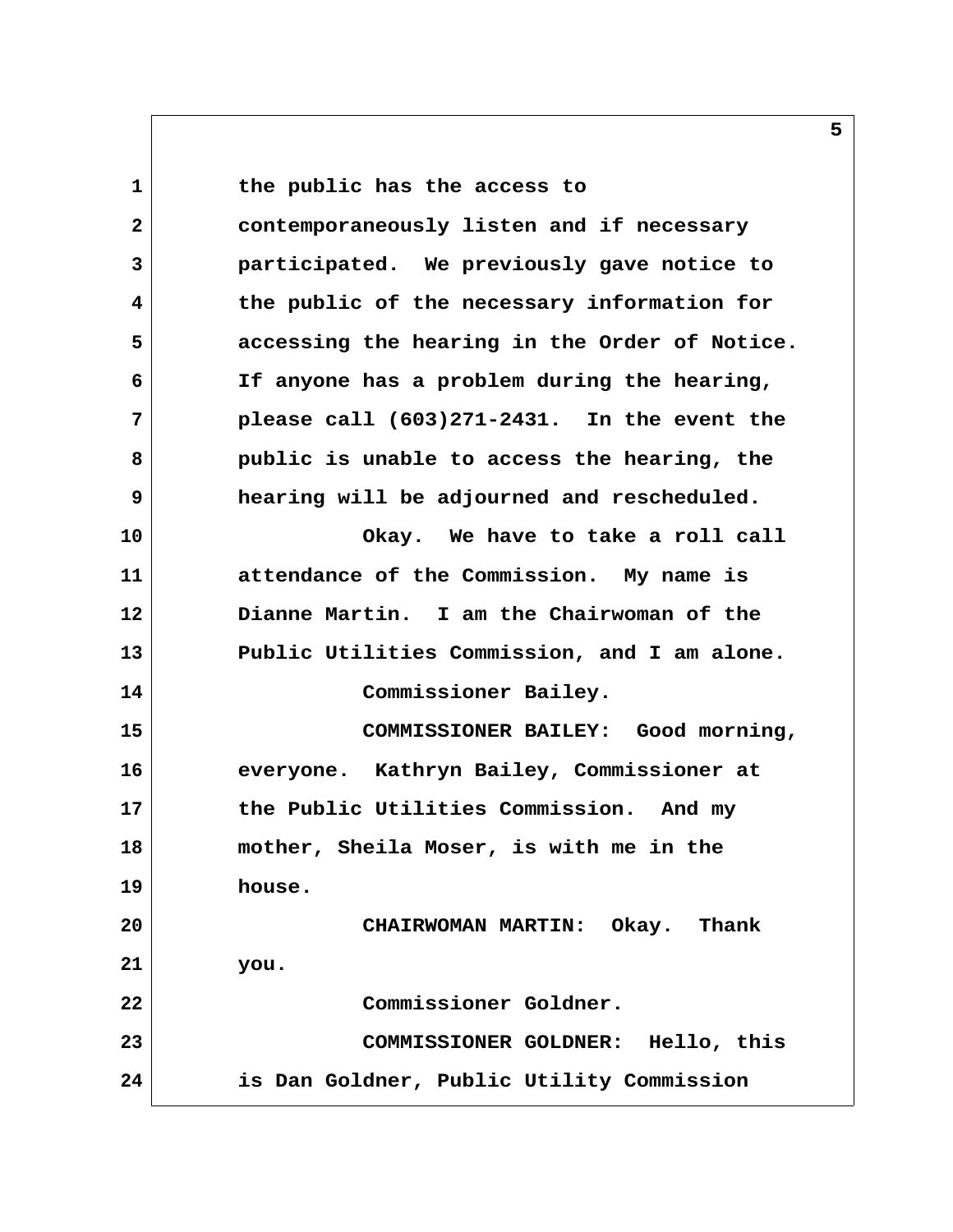1 Commissioner, and I am alone.  **2 Okay. Let's take appearances, 3 starting with Mr. Fossum. 4 MR. FOSSUM: Good morning, 5 Commissioners. And for the first time, good 6 morning, Commissioner Goldner. Matthew 7 Fossum, here for Aquarion Water Company of 8 New Hampshire, along with co-counsel Jessica 9 Chiavara, and with Debra Szabo this morning, 10 on behalf the Company. 11 CHAIRWOMAN MARTIN: Okay. Thank 12 you. And Mr. Kreis. 13 MR. KREIS: Good morning, 14 Commissioners, colleagues. I am Donald 15 Kreis, the Consumer Advocate, here pursuant 16 to RSA 363:28, on behalf of residential 17 customers. 18 CHAIRWOMAN MARTIN: All right. 19 Thank you. 20 Mr. Richardson. 21 MR. RICHARDSON: Good morning, 22 Commissioners. Good morning, everyone. 23 Justin Richardson with NH Water Law, here on 24 behalf of the Town of North Hampton.**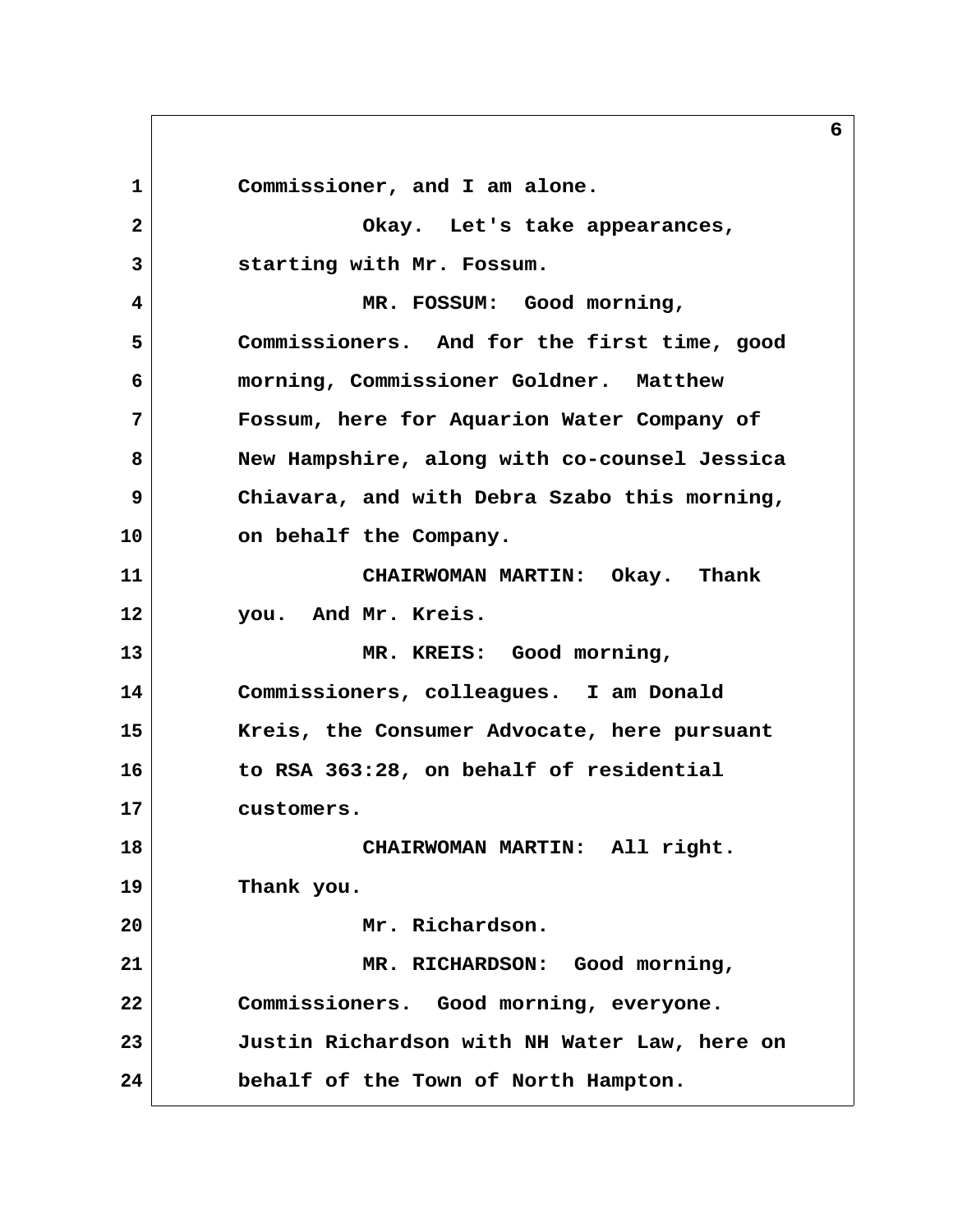**1 CHAIRWOMAN MARTIN: All right. 2 Thank you. 3 And Mr. Gearreald. You're on mute. 4 MR. GEARREALD: How's that? 5 CHAIRWOMAN MARTIN: That's better. 6 Thank you. 7 MR. GEARREALD: Thank you. Good 8 morning. Mark Gearreald, and I am the town 9 attorney for the Town of Hampton. 10 CHAIRWOMAN MARTIN: Thank you. 11** And for Staff, who is --**12 MR. WIND: Good morning, Chairwoman 13 Martin, Commissioner Bailey and Commissioner 14 Goldner. My name is Eric Wind, appearing on 15 behalf of Commission Staff. Also entering 16 appearances is Anne Ross, and we are joined 17 by Robyn Descoteau of the Gas and Water 18 Division. 19 CHAIRWOMAN MARTIN: Excellent. 20 Thank you. 21 Okay. For preliminary matters, I 22 have Exhibits 1 through 5 premarked and 23 prefiled for identification. Is there any 24 issue related to exhibits that we need to**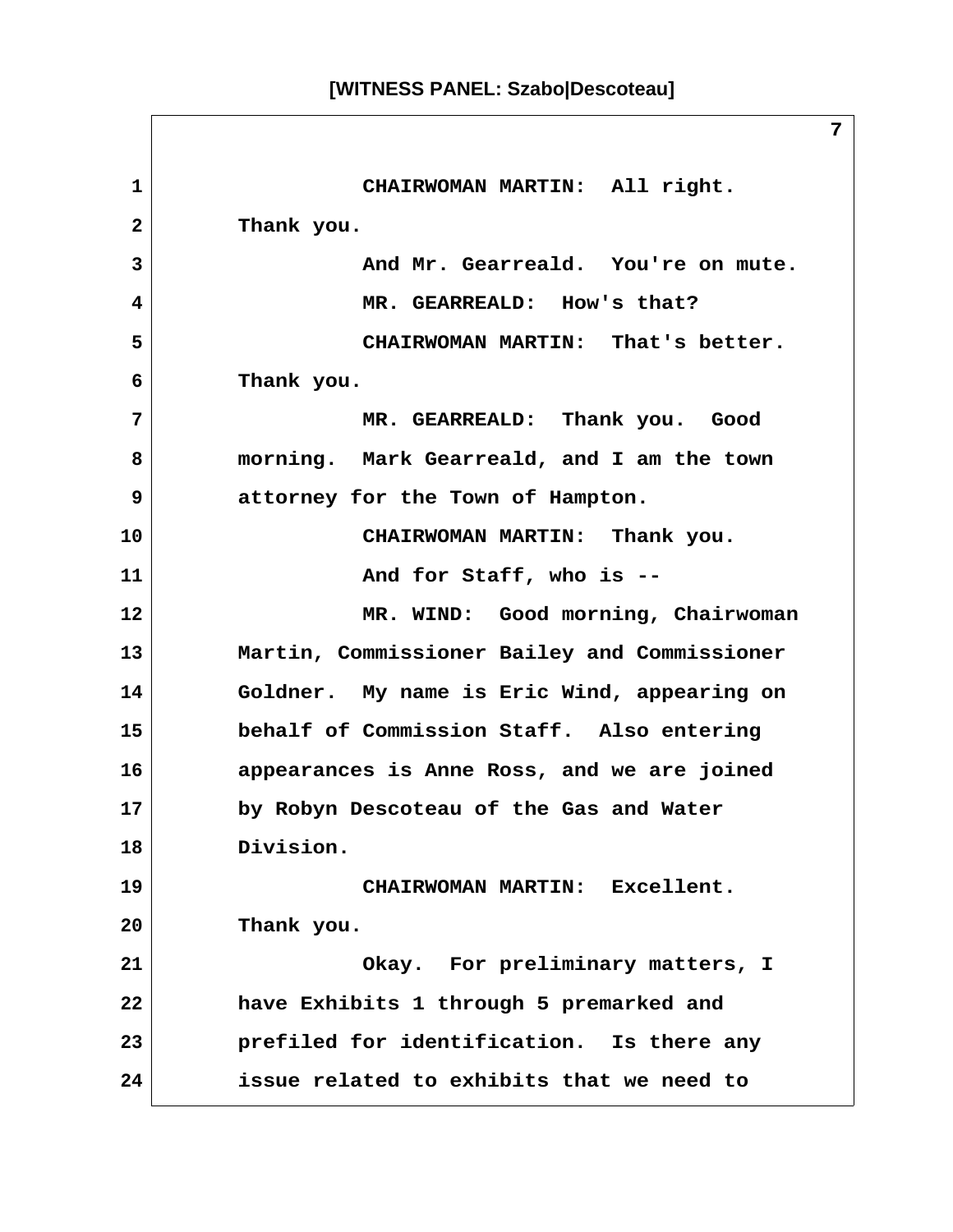**1 discuss? 2 [No verbal response] 3 CHAIRWOMAN MARTIN: Okay. Seeing 4 none, any other preliminary matters? Mr. 5 Richardson. 6 MR. RICHARDSON: Yes. Thank you, 7 Madam Chairwoman. I just want to point out 8 that I have a sick dog that's -- I had to 9 take to the emergency room at four in the 10 morning. If that happens, I may jump off. 11 You may not see me on the screen. But I do 12 not plan on asking any questions, and I can 13 defer to Attorney Gearreald for the Town of 14 Hampton as to closing statements or anything 15 like that. So I just didn't want the 16 proceeding to have to stop if I have to turn 17 my screen off, and I wanted to make the 18 Commissioners aware of that. Thank you. 19 CHAIRWOMAN MARTIN: Thank you. I 20 appreciate you letting us know and, as I 21 understand it, that we can proceed even if we 22 can't see you on our screen. 23 MR. RICHARDSON: That is correct. 24 CHAIRWOMAN MARTIN: Okay. And I**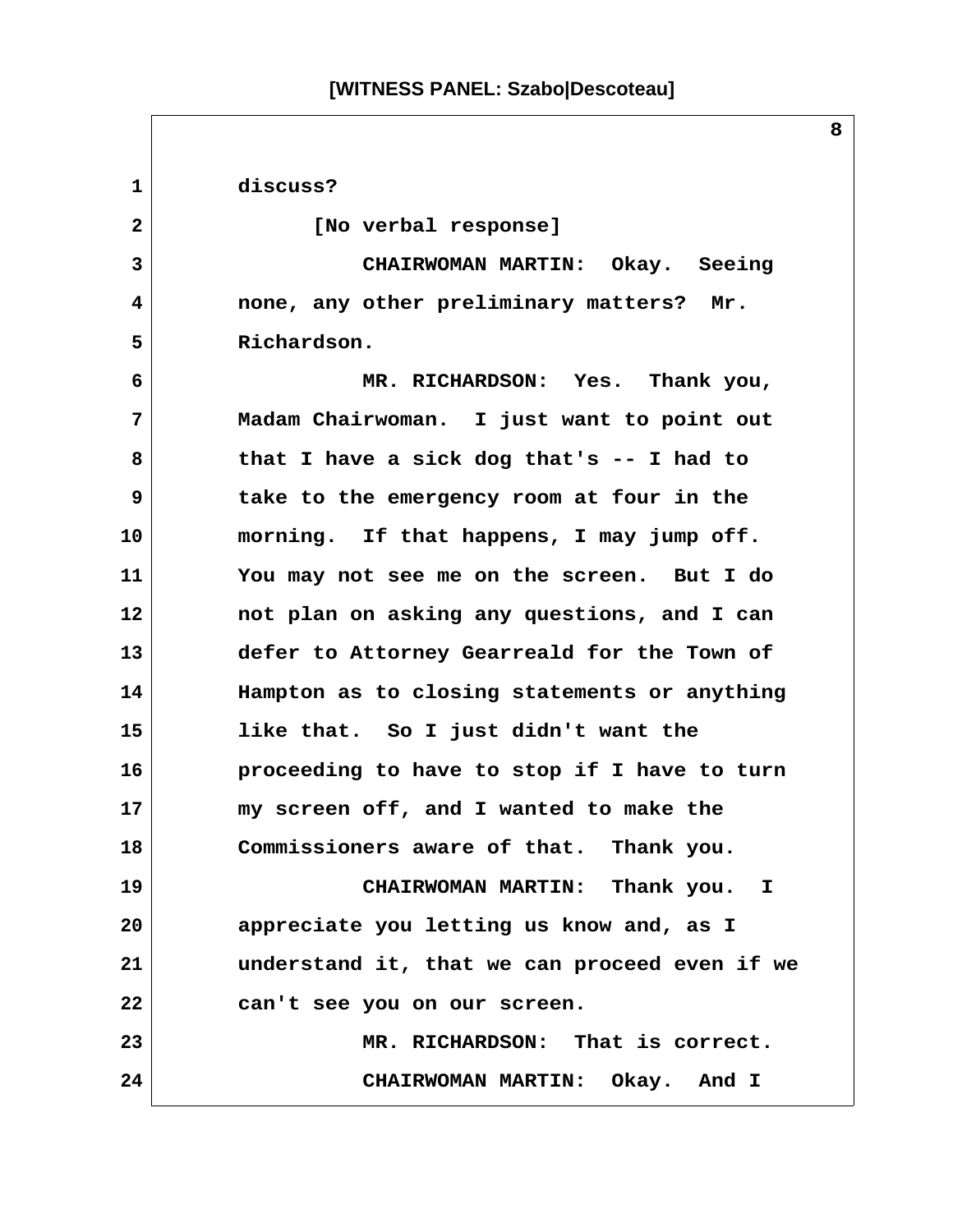1 **hope that your dog is okay. 2 MR. RICHARDSON: Thank you. He's 3 treated. He should be. And I don't expect 4 anything to happen, but it did happen in 5 another Zoom meeting yesterday. It was 6 fairly difficult to answer questions with a 7 dog behind me that is in distress. Thank 8 you. 9 CHAIRWOMAN MARTIN: That's 10 completely understandable. Thank you for 11 letting us know. 12 Okay. Anything else before we have 13 the witnesses sworn in? 14 [No verbal response] 15 CHAIRWOMAN MARTIN: All right. Ms. 16 Robidas, can you please swear in the 17 witnesses. 18 (WHEREUPON, DEBRA A. SZABO AND ROBYN J. 19 DESCOTEAU were duly sworn and cautioned 20 by the Court Reporter.) 21 DEBRA A. SZABO, SWORN** 22 ROBYN J. DESCOTEAU, SWORN **23 CHAIRWOMAN MARTIN: Thank you. And 24 are we taking the witnesses as a panel today?**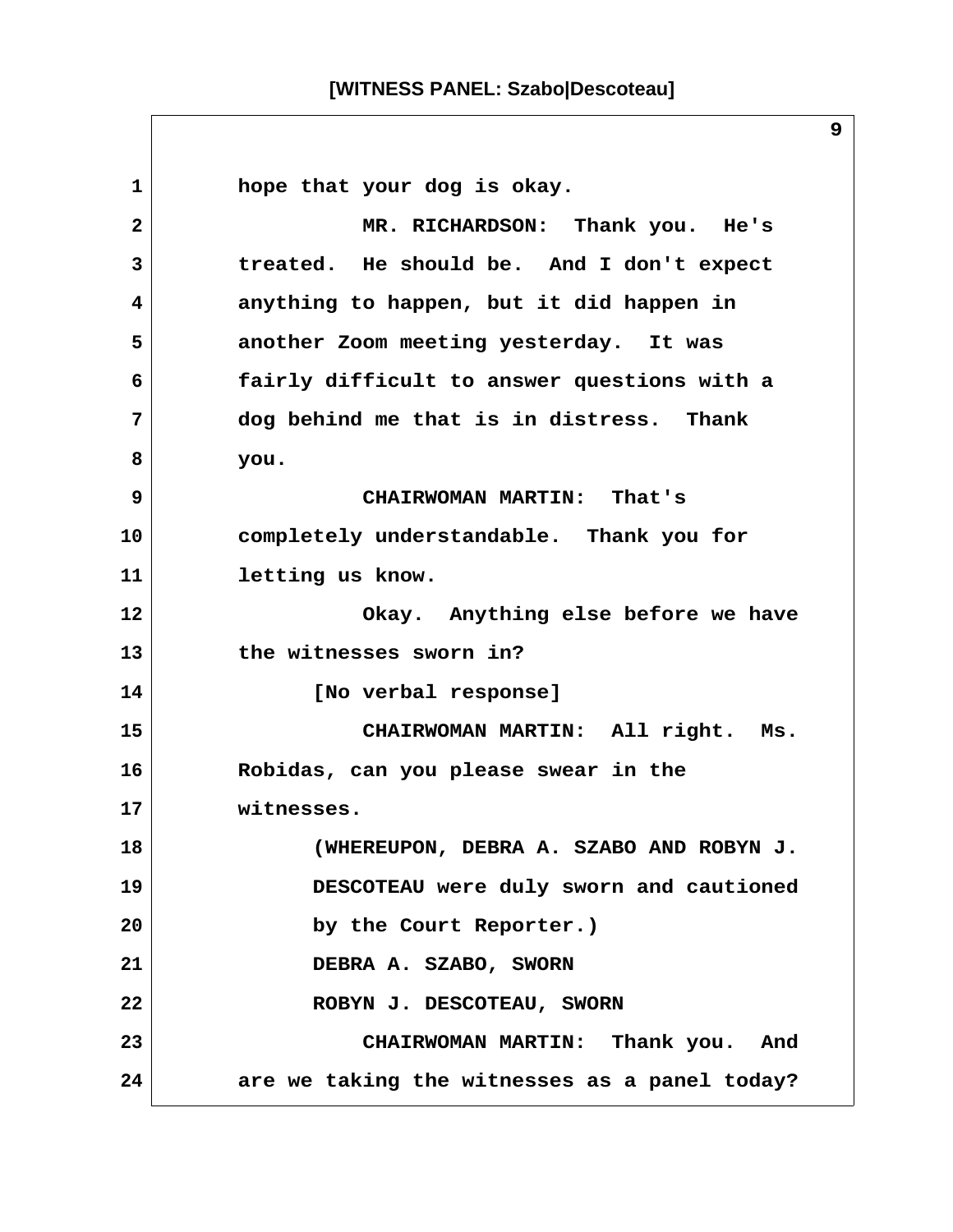1 MR. WIND: Yes.  **2 CHAIRWOMAN MARTIN: Who is going 3 first for direct? 4 MS. CHIAVARA: I'll be going first 5 for direct with Ms. Szabo. 6 CHAIRWOMAN MARTIN: Okay. 7 Excellent. Go ahead, Ms. Chiavara.** 8 DIRECT EXAMINATION  **9 BY MS. CHIAVARA: 10 Q. Ms. Szabo, could you please state your full 11 name, your title, and your responsibilities 12 and your role with Aquarion? 13 A. (Szabo) Sure. My name is Debra Szabo. I'm 14 the director of rates and regulation for 15 Aquarion Water Company of Connecticut. In my 16 role, I handle compliance with various 17 regulatory requirements of Aquarion 18 Connecticut and its affiliates, including 19 Aquarion Water Company of New Hampshire. And 20 most recently I've overseen both the 21 temporary and permanent rate filings that 22 we're discussing here today. 23 Q. Thank you. And have you ever testified 24 before this Commission?**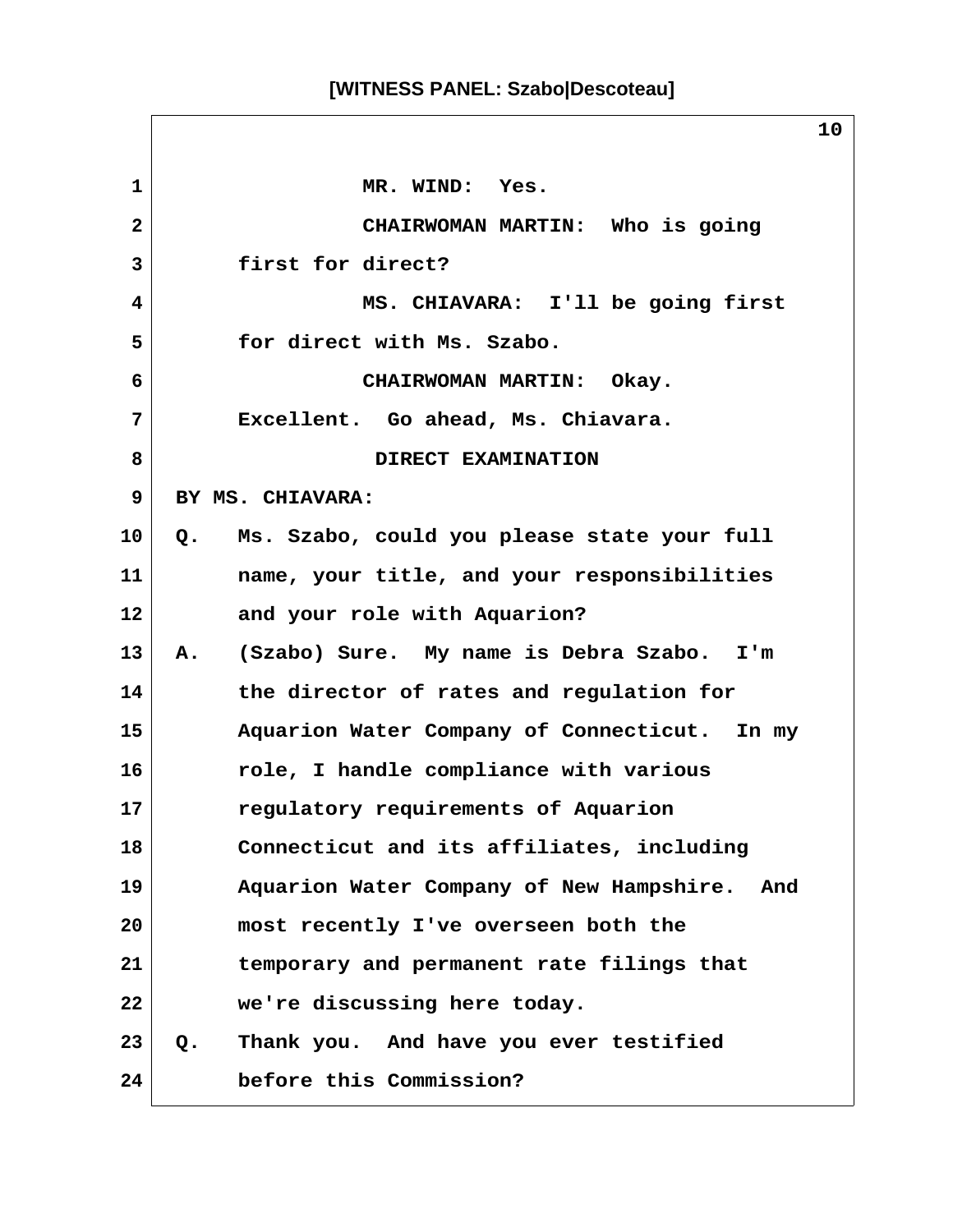| 1            | $\mathbf{A}_{\bullet}$ | (Szabo) Yes. I have testified in our water     |
|--------------|------------------------|------------------------------------------------|
| $\mathbf{2}$ |                        | infrastructure and conservation adjustment     |
| 3            |                        | filings.                                       |
| 4            | Q.                     | Okay. Turning to the exhibits. Are you         |
| 5            |                        | familiar with the Settlement Agreement that    |
| 6            |                        | was filed in this docket on June 3rd, and      |
| 7            |                        | have you reviewed all of its necessary terms?  |
| 8            | Α.                     | (Szabo) Yes.                                   |
| 9            | Q.                     | Is the Company or an agent of the Company a    |
| 10           |                        | signatory to this Agreement?                   |
| 11           |                        | A. (Szabo) Yes.                                |
| 12           | Q.                     | Thank you. Turning to Exhibit 2. Are you       |
| 13           |                        | familiar with the document titled "Aquarion    |
| 14           |                        | Water Company of New Hampshire, 2019 Annual    |
| 15           |                        | Report," marked as Exhibit 2?                  |
| 16           | А.                     | (Szabo) Yes.                                   |
| 17           | Q.                     | Is this report a routine filing by the         |
| 18           |                        | Company?                                       |
| 19           | Α.                     | (Szabo) Yes, it is.                            |
| 20           | Q.                     | And would you mind, if you could briefly       |
| 21           |                        | describe the contents of the report marked as  |
| 22           |                        | Exhibit 2.                                     |
| 23           |                        | A. (Szabo) Sure. So the annual report provides |
| 24           |                        | both financial and operational information     |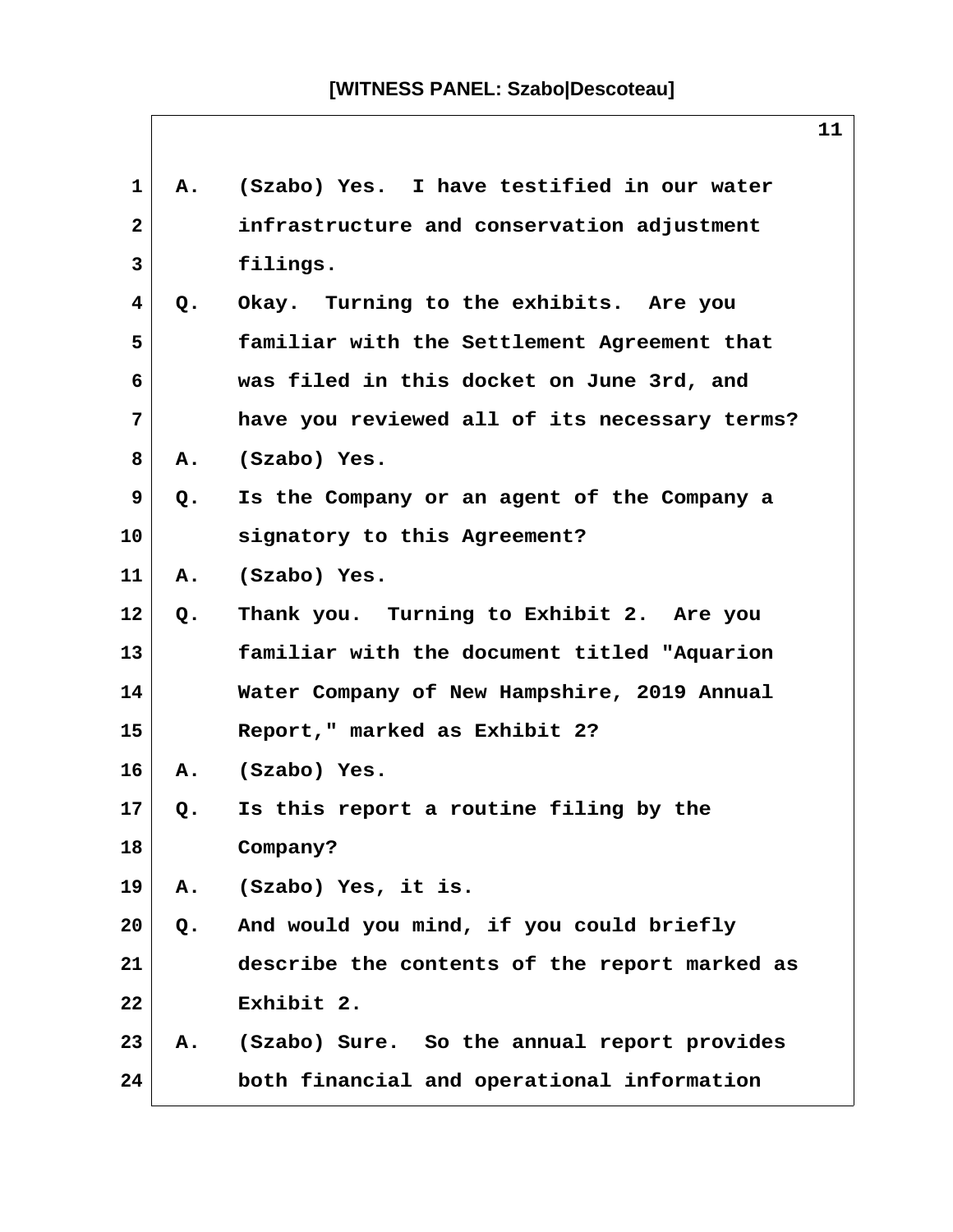| 1            |                | applicable to the Company's 2019 performance. |  |
|--------------|----------------|-----------------------------------------------|--|
| $\mathbf{2}$ | Q.             | Thank you. Moving to Exhibit 3, did you       |  |
| 3            |                | complete Aquarion's Affidavit of Publication  |  |
| 4            |                | of Order 26,449, dated February 4th, 2021,    |  |
| 5            |                | which is marked as Exhibit 3?                 |  |
| 6            | Α.             | (Szabo) Yes, I did.                           |  |
| 7            | Q.             | And could you please describe the purpose     |  |
| 8            |                | served by Exhibit 3.                          |  |
| 9            | Α.             | (Szabo) Sure. Exhibit 3 demonstrates that     |  |
| 10           |                | Aquarion provided notice by promptly          |  |
| 11           |                | publishing the Commission's order on its web  |  |
| 12           |                | site consistent with its direction of the     |  |
| 13           |                | commencement of this proceeding. The          |  |
| 14           |                | affidavit of that publication, marked as      |  |
| 15           |                | Exhibit 3, affirms that publication took      |  |
| 16           |                | place on February 1st, 2021. This supports    |  |
| 17           |                | that February 1st is the date designated in   |  |
| 18           |                | the Settlement Agreement for the temporary    |  |
| 19           |                | and permanent rates to be set and reconciled  |  |
| 20           |                | to.                                           |  |
| 21           | Q <sub>o</sub> | Thank you. Now looking at Exhibits 4 and 5.   |  |
| 22           |                | Did you file testimony in this docket on      |  |
| 23           |                | December 18th, 2020, which is marked as       |  |
| 24           |                | Exhibit 4, and did you also file schedules    |  |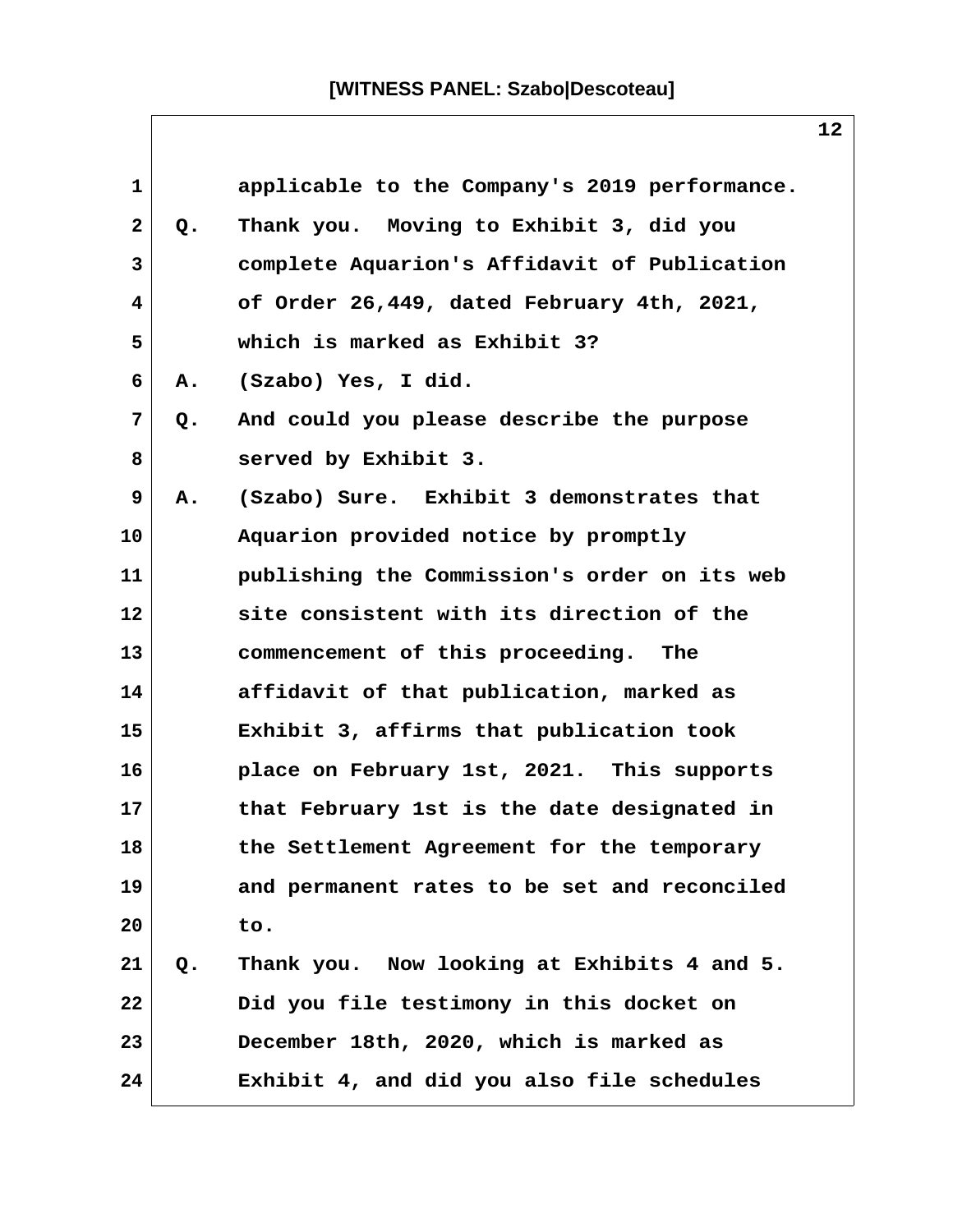| $\mathbf{1}$ |    | for the proposed temporary rates in your      |
|--------------|----|-----------------------------------------------|
| $\mathbf{2}$ |    | testimony, marked as Exhibit 5?               |
| 3            | Α. | (Szabo) Yes, I did.                           |
| 4            | Q. | And were the testimony and the schedules      |
| 5            |    | prepared by you or at your direction?         |
| 6            | Α. | (Szabo) Yes.                                  |
| 7            | Q. | Do you have any corrections to make to your   |
| 8            |    | testimony or the schedules at this time?      |
| 9            | Α. | (Szabo) No, I do not.                         |
| 10           | Q. | And do you adopt your testimony and the       |
| 11           |    | supporting rate schedules today as they were  |
| 12           |    | written and submitted?                        |
| 13           | Α. | (Szabo) Yes, I do.                            |
| 14           | Q. | Thank you, Ms. Szabo.                         |
| 15           |    | Now, could you please explain what the        |
| 16           |    | Company is requesting that the Commission     |
| 17           |    | approve for temporary rates in the Settlement |
| 18           |    | Agreement?                                    |
| 19           |    | A. (Szabo) Yes. It's pretty straightforward.  |
| 20           |    | We have proposed in the Settlement Agreement  |
| 21           |    | that temporary rates be held at our current   |
| 22           |    | rates. We feel the existing rates are fair    |
| 23           |    | and sufficient for the duration of the        |
| 24           |    | proceeding. Additionally, we were aware of    |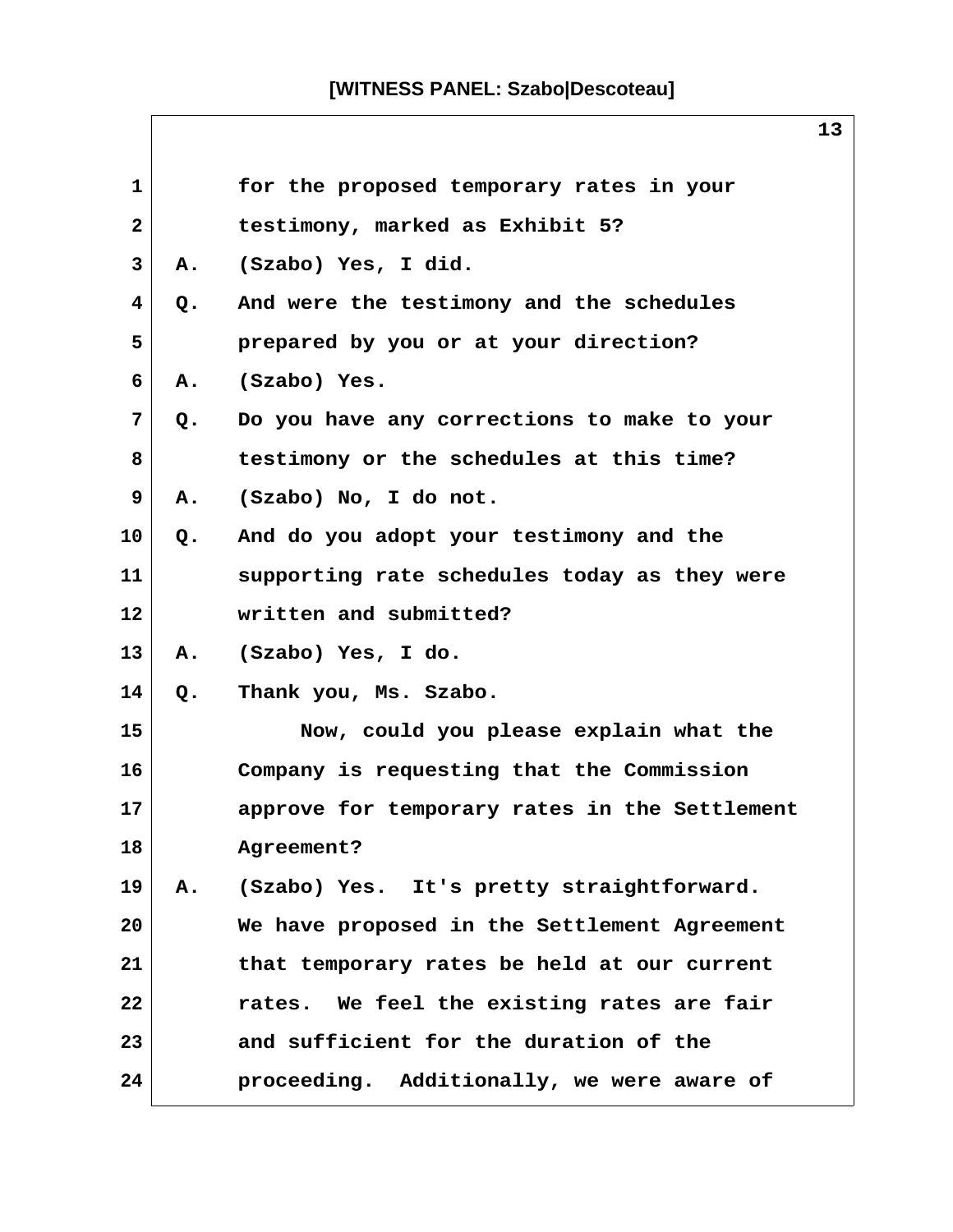| $\mathbf{1}$ |    | financial hardships of our customers due to   |  |
|--------------|----|-----------------------------------------------|--|
| $\mathbf{2}$ |    | the COVID pandemic and felt that holding      |  |
| 3            |    | rates at our current rates was appropriate.   |  |
| 4            | Q. | Thank you. Looking at your testimony, you     |  |
| 5            |    | recommended something a bit different;        |  |
| 6            |    | specifically, that the existing water         |  |
| 7            |    | infrastructure and conservation adjustment,   |  |
| 8            |    | or WICA charge, be folded into the rate base, |  |
| 9            |    | but that the overall rate would remain        |  |
| 10           |    | unchanged just with the WICA set at zero.     |  |
| 11           |    | Can you explain your reasoning behind this    |  |
| 12           |    | recommendation a little bit and also tell us  |  |
| 13           |    | why this is not being recommended today in    |  |
| 14           |    | the Settlement Agreement?                     |  |
| 15           | Α. | (Szabo) Yes. So our initial recommendation    |  |
| 16           |    | proposed rolling the WICA surcharge into base |  |
| 17           |    | rates, as we felt that that would provide     |  |
| 18           |    | greater transparency to the customer,         |  |
| 19           |    | allowing them to see a clearer picture of the |  |
| 20           |    | rate impact that would solely occur as a      |  |
| 21           |    | result of the permanent rate proceeding.      |  |
| 22           |    | However, during the discovery process, Staff  |  |
| 23           |    | had raised a concern that this proposal was   |  |
| 24           |    | less efficient than the alternative of        |  |

 $\mathsf{l}$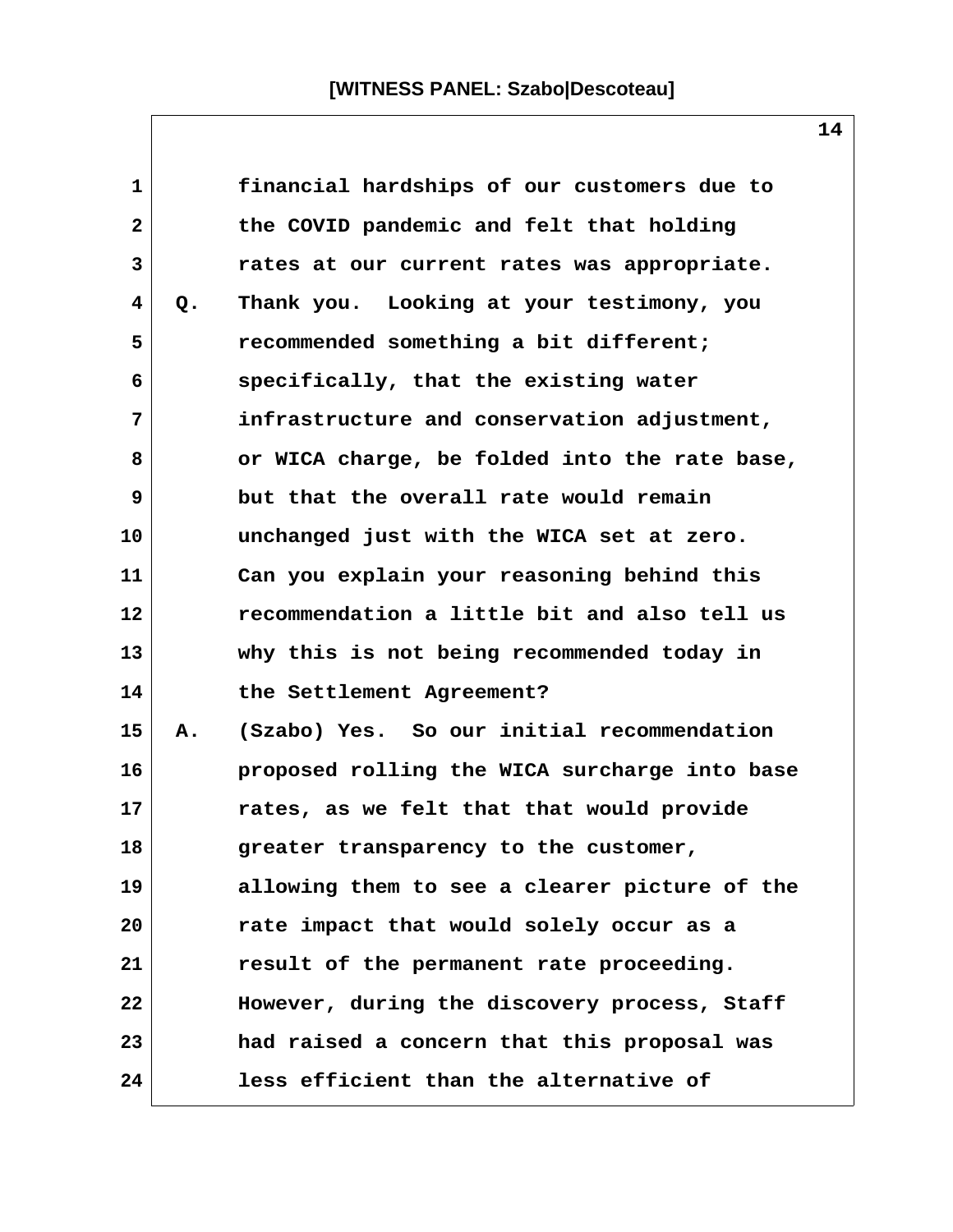| $\mathbf{1}$ |    | proposing that we just keep our current       |
|--------------|----|-----------------------------------------------|
| $\mathbf{2}$ |    | tariff as our temporary rate tariff and asked |
| 3            |    | if we would consider this alternative. Since  |
| 4            |    | there's no impact to the customer rates in    |
| 5            |    | either alternative, the Company had no        |
| 6            |    | objection to moving ahead with the WICA       |
| 7            |    | remaining as a surcharge and using its        |
| 8            |    | current tariff as its temporary tariff.       |
| 9            | Q. | Thank you. Now, there is another matter       |
| 10           |    | pending before this Commission regarding the  |
| 11           |    | pending permanent interconnection of the 40   |
| 12           |    | or so residents of the Wiggin Way Subdivision |
| 13           |    | in Stratham. Right now those customers are    |
| 14           |    | paying Aquarion's existing seasonal rates.    |
| 15           |    | Why were these customers excepted from        |
| 16           |    | the terms of the Settlement Agreement for     |
| 17           |    | temporary rates in favor of their continued   |
| 18           |    | payment of seasonal rates?                    |
| 19           | Α. | (Szabo) As you mentioned, the Wiggin Way      |
| 20           |    | matter is still pending. And the date for     |
| 21           |    | concluding that proceeding is unclear at this |
| 22           |    | point. So we thought it wasn't appropriate    |
| 23           |    | at this time to sweep them into the           |
| 24           |    | Settlement, and keep them at their current    |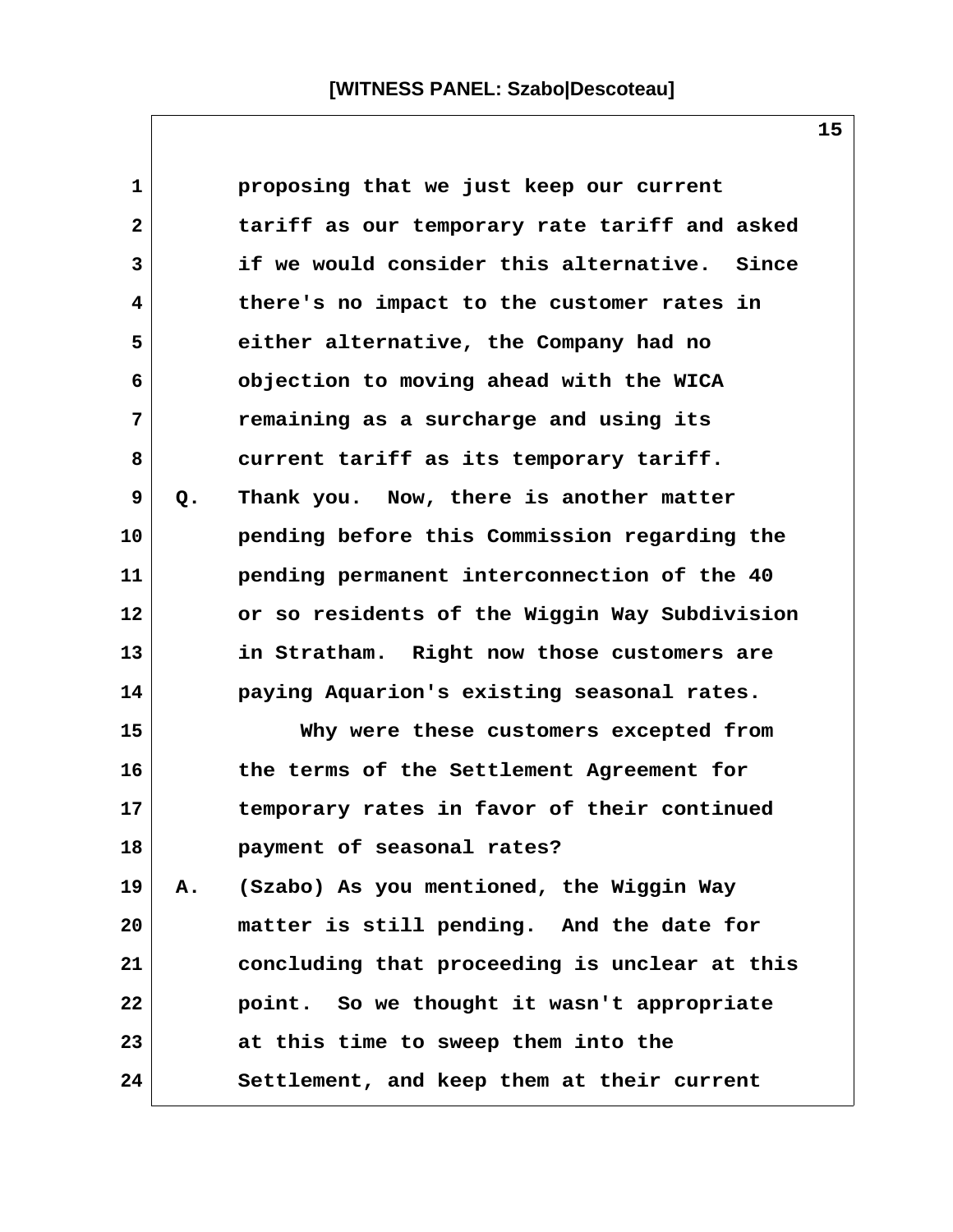| $\mathbf{1}$   | seasonal rates. It would also eliminate           |  |
|----------------|---------------------------------------------------|--|
| $\overline{2}$ | another reconciliation that would need to be      |  |
| 3              | done, keeping things more straightforward.        |  |
| 4              | And their contribution to the revenue             |  |
| 5              | requirement is insignificant as well.             |  |
| 6              | Great. Thank you. And is it your position<br>Q.   |  |
| 7              | that the Company -- and the Company's             |  |
| 8              | position, that the Settlement Agreement in        |  |
| 9              | Exhibit 1 is fair and appropriate and that        |  |
| 10             | the rates to be charged under the Settlement      |  |
| 11             | are just and reasonable?                          |  |
| 12             | (Szabo) Yes, it is.<br>A.                         |  |
| 13             | All right. Thank you, Ms. Szabo.<br>$Q_{\bullet}$ |  |
| 14             | MS. CHIAVARA: That's all I have                   |  |
| 15             | for this witness.                                 |  |
| 16             | CHAIRWOMAN MARTIN: Okay. With                     |  |
| 17             | that, Mr. Wind.                                   |  |
| 18             | MR. WIND: Thank you.                              |  |
| 19             | DIRECT EXAMINATION                                |  |
| 20             | BY MR. WIND:                                      |  |
| 21             | Good morning, Ms. Descoteau. Can you please<br>Q. |  |
| 22             | state your name and position at the               |  |
| 23             | Commission for the record.                        |  |
| 24             | (Descoteau) My name is Robyn J. Descoteau,<br>Α.  |  |

 $\mathsf{l}$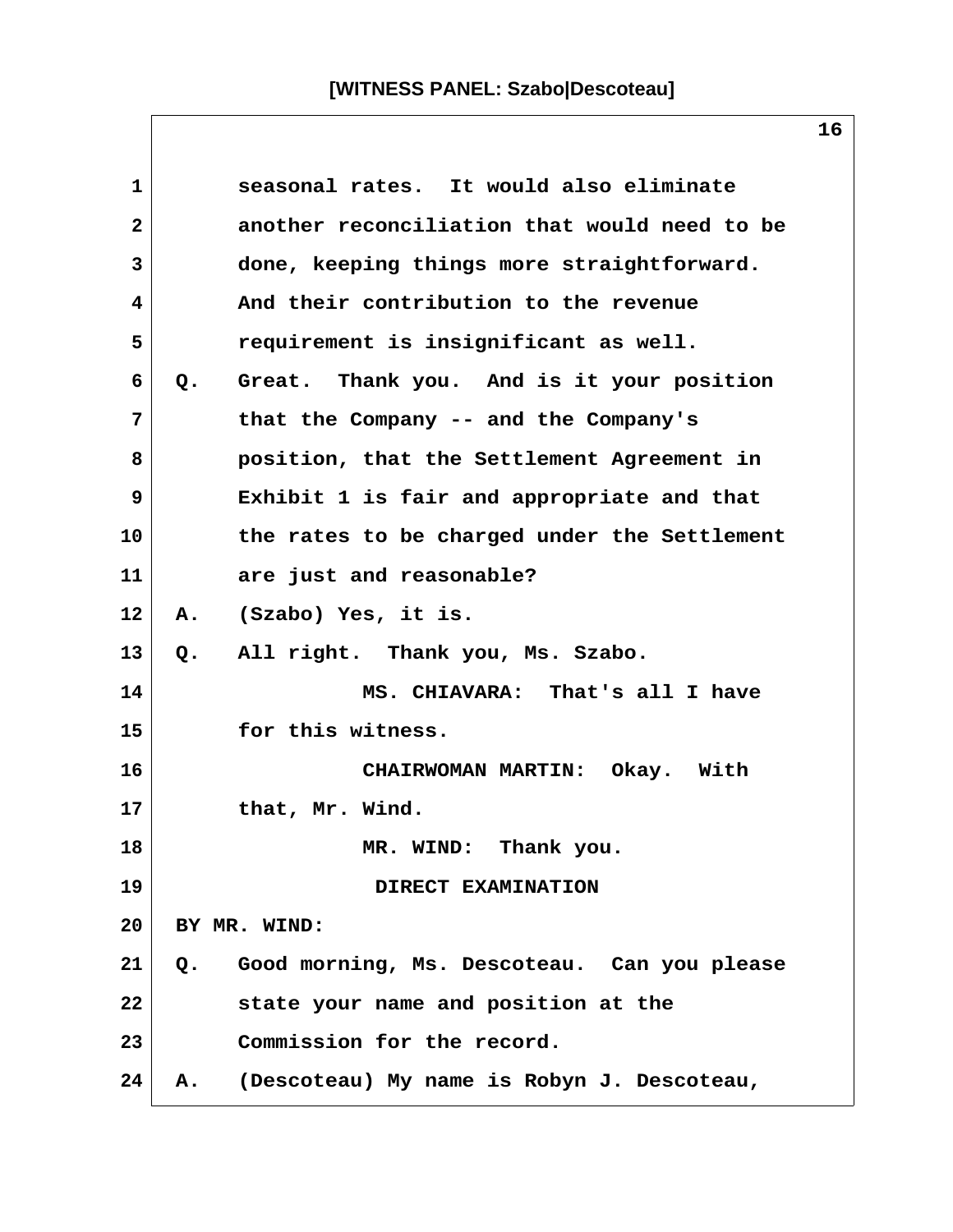| 1            |    | and I'm a utility analyst for the PUC in the  |
|--------------|----|-----------------------------------------------|
| $\mathbf{2}$ |    | Gas and Water Division.                       |
| 3            | Q. | Thank you. And how long have you held your    |
| 4            |    | current position for?                         |
| 5            | Α. | (Descoteau) I have held my current position   |
| 6            |    | for seven years.                              |
| 7            | Q. | And what are your primary responsibilities as |
| 8            |    | an analyst in the Gas and Water Division?     |
| 9            | Α. | (Descoteau) As an analyst in the Gas and      |
| 10           |    | Water Division, my primary responsibilities   |
| 11           |    | include the review of petitions for changes   |
| 12           |    | in rates, franchise expansions, financing     |
| 13           |    | requests and/or proposals for economic        |
| 14           |    | accounting and operational changes affecting  |
| 15           |    | regulatory -- regulated utility revenue       |
| 16           |    | requirements. This includes the               |
| 17           |    | recommendation of changes in revenue levels   |
| 18           |    | that are based on the Company's books and     |
| 19           |    | records on file with the Commission and       |
| 20           |    | conform to regulatory methodologies. I also   |
| 21           |    | represent Staff in meetings with company      |
| 22           |    | officials, outside attorneys and accountants  |
| 23           |    | relative to filing matters, as well as the    |
| 24           |    | Commission's rules, policies and procedures.  |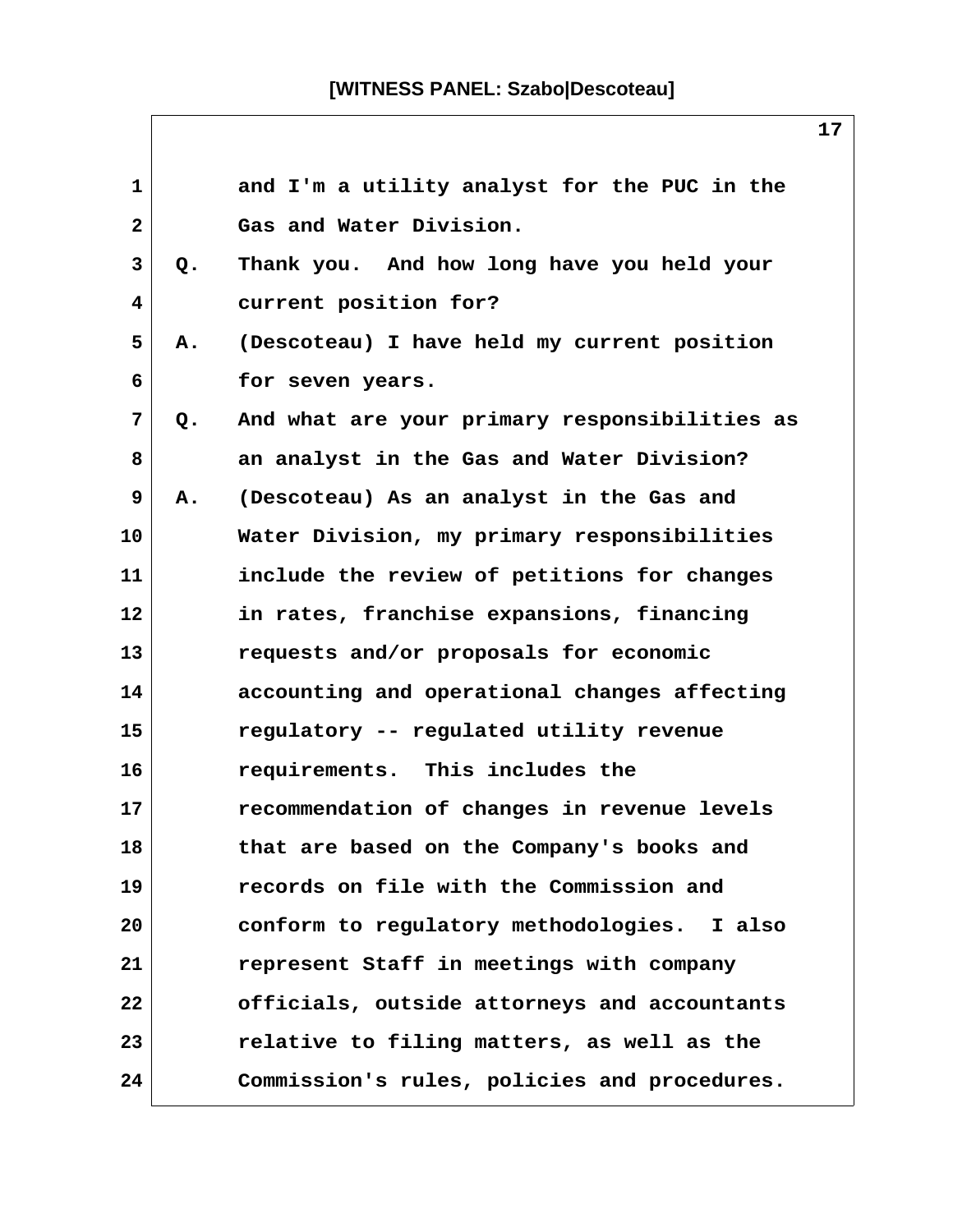| 1              | Q.    | Thank you. In your capacity as an analyst,    |
|----------------|-------|-----------------------------------------------|
| $\mathbf{2}$   |       | did you examine Aquarion's petition for       |
| 3              |       | temporary rates in this proceeding?           |
| $\overline{4}$ | Α.    | (Descoteau) Yes, I did.                       |
| 5              | Q.    | And would you describe your involvement in    |
| 6              |       | this docket in a little more detail.          |
| 7              | Α.    | (Descoteau) Regarding Aquarion Water          |
| 8              |       | Company's petition for temporary rates, I     |
| 9              |       | reviewed the filing to ensure it was based on |
| 10             |       | the books and records on file with the        |
| 11             |       | Commission and it adhered to the Commission's |
| 12             |       | rules, policies and procedures.               |
| 13             |       | Additionally, I participated in two rounds of |
| 14             |       | discovery questions and settlement            |
| 15             |       | discussions.                                  |
| 16             | Q.    | Thank you. Do you have Exhibit 1 in front of  |
| 17             |       | you?                                          |
| 18             | Α.    | (Descoteau) Yes, I do.                        |
| 19             | $Q$ . | Are you familiar with this exhibit?           |
| 20             | Α.    | (Descoteau) Yes, I am.                        |
| 21             | Q.    | And so Exhibit 1 is the Settlement Agreement  |
| 22             |       | on temporary rates; is that correct?          |
| 23             | А.    | (Descoteau) Yes, it is.                       |
| 24             | Q.    | Are you aware of any material changes or      |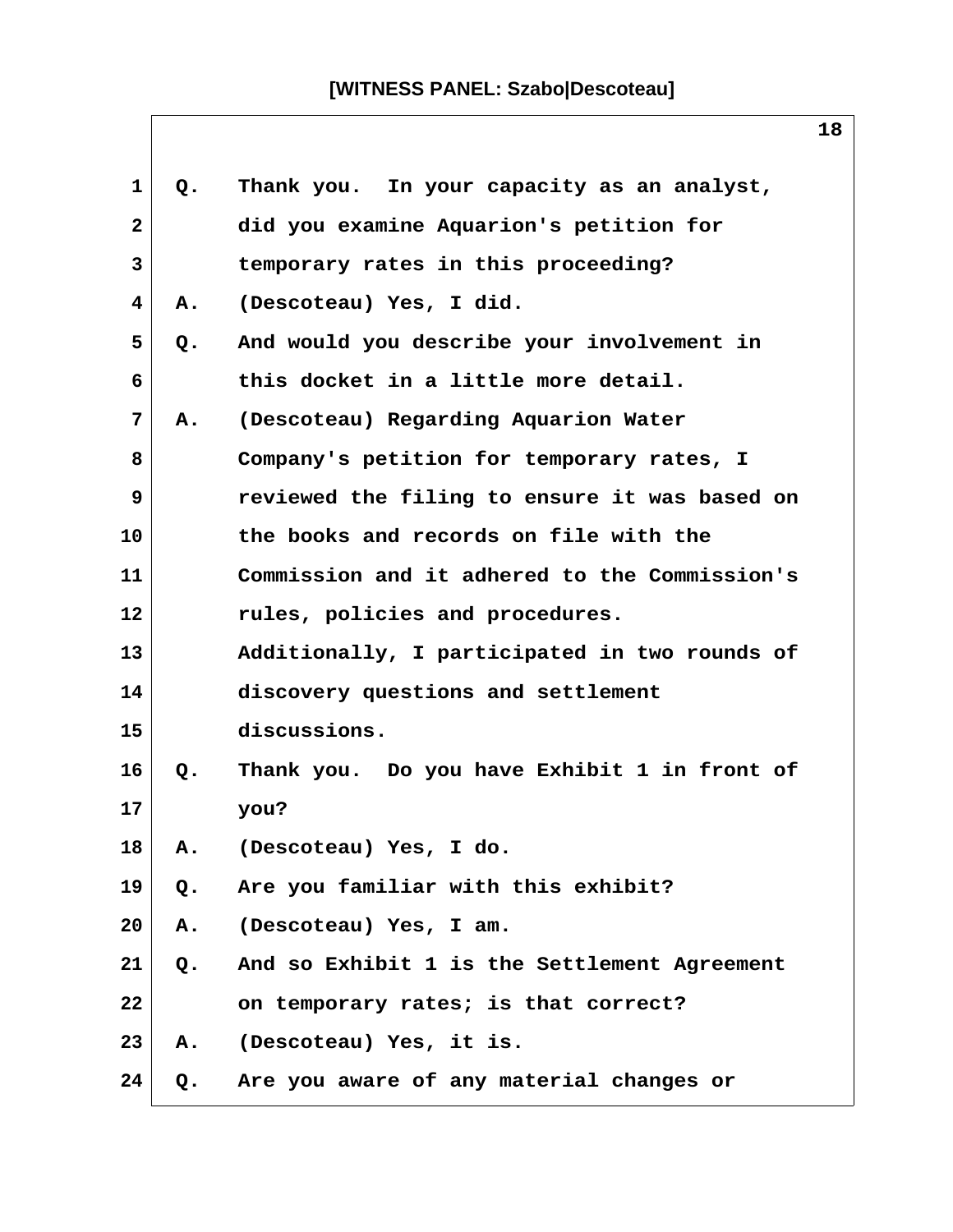$\Box$ 

 $\mathsf{I}$ 

|              |    | ᅩᄀ                                            |  |
|--------------|----|-----------------------------------------------|--|
| $\mathbf{1}$ |    | corrections that need to be made to           |  |
| $\mathbf{2}$ |    | Exhibit 1?                                    |  |
| 3            | Α. | (Descoteau) I am not.                         |  |
| 4            | Q. | Ms. Descoteau, is Aquarion Water Company of   |  |
| 5            |    | New Hampshire's 2019 Annual Report on file    |  |
| 6            |    | with the Commission?                          |  |
| 7            | Α. | (Descoteau) Yes, it is.                       |  |
| 8            | Q. | And is that the same report that the Company  |  |
| 9            |    | presented as Exhibit No. 2?                   |  |
| 10           | Α. | (Descoteau) Yes, it is.                       |  |
| 11           | Q. | Based on your review of the Company's         |  |
| 12           |    | temporary rate request, the Company's 2019    |  |
| 13           |    | annual report and the settlement presented    |  |
| 14           |    | today and marked as Exhibit 1, do you believe |  |
| 15           |    | that the proposed temporary rates set at      |  |
| 16           |    | current rates are just and reasonable?        |  |
| 17           | Α. | (Descoteau) Yes. Setting temporary rates at   |  |
| 18           |    | current rates is just and reasonable.         |  |
| 19           | Q. | Thank you. And with reference to RSA 378:27,  |  |
| 20           |    | namely, the standard that temporary rates     |  |
| 21           |    | shall be sufficient to yield not less than a  |  |
| 22           |    | reasonable return on the cost of the property |  |
| 23           |    | of the utility used and useful in public      |  |
| 24           |    | service less accrued depreciation, as shown   |  |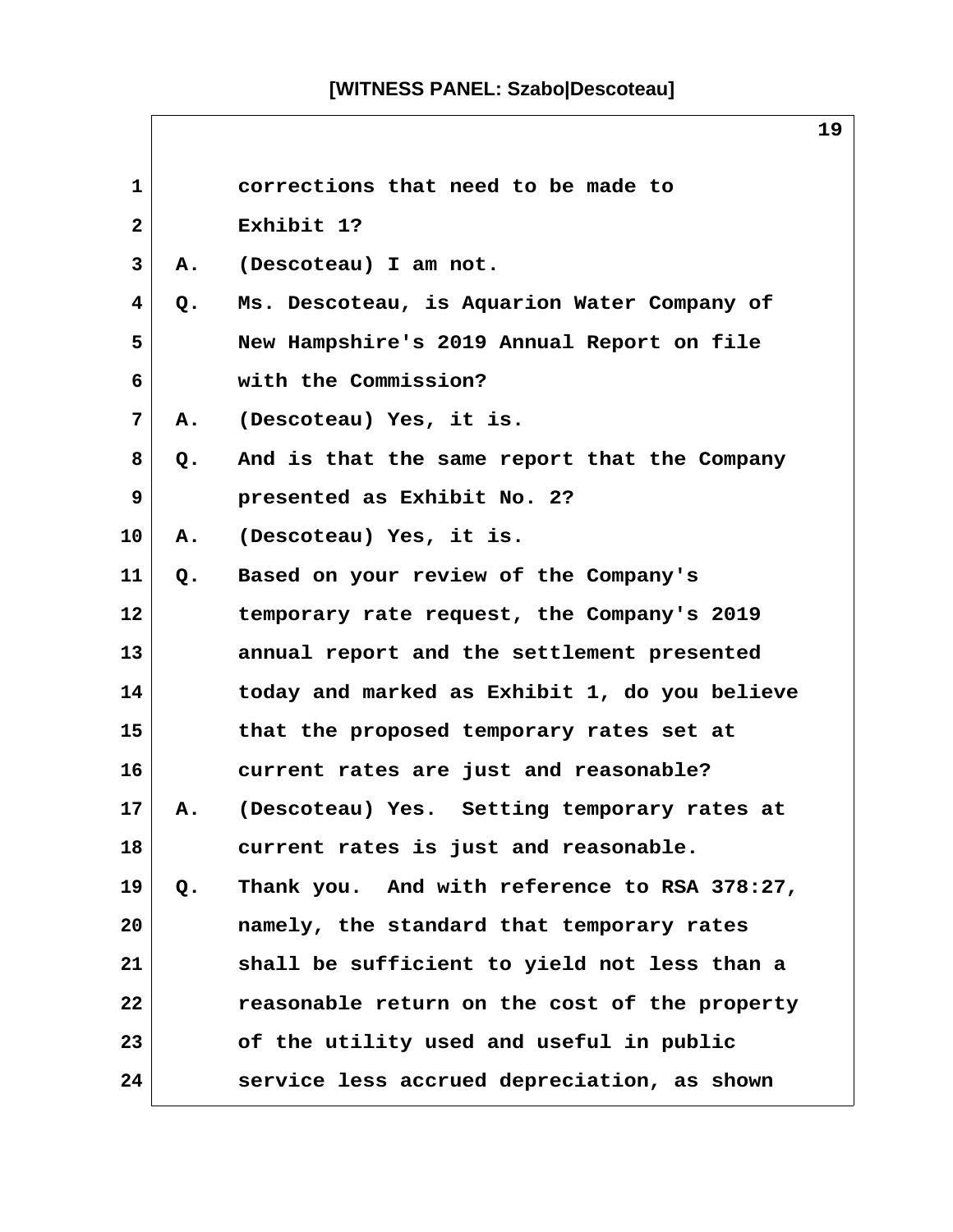| 1              |       | by the reports of the utility filed with the  |
|----------------|-------|-----------------------------------------------|
| $\overline{a}$ |       | Commission, do you agree that the Settlement  |
| 3              |       | Agreement adequately addresses the relevant   |
| 4              |       | statutory standards?                          |
| 5              | Α.    | (Descoteau) Yes, I do.                        |
| 6              | Q.    | Okay. Thank you. And based on what you've     |
| 7              |       | heard this morning, do you have anything else |
| 8              |       | to add?                                       |
| 9              | Α.    | (Descoteau) Not at this time.                 |
| 10             | $Q$ . | Okay. Thank you.                              |
| 11             |       | MR. WIND: Madam Chair, that is all            |
| 12             |       | I have for direct.                            |
| 13             |       | CHAIRWOMAN MARTIN: Okay. Mr.                  |
| 14             |       | Kreis, are you going to be conducting cross?  |
| 15             |       | MR. KREIS: I have no questions,               |
| 16             |       | Madam Chairwoman.                             |
| 17             |       | CHAIRWOMAN MARTIN: Mr. Richardson,            |
| 18             |       | you indicated you have no questions?          |
| 19             |       | MR. RICHARDSON: Thank you, Madam              |
| 20             |       | Chairwoman. I have no questions.              |
| 21             |       | CHAIRWOMAN MARTIN: Okay. And Mr.              |
| 22             |       | Gearreald.                                    |
| 23             |       | MR. GEARREALD: Yes, I have no                 |
| 24             |       | questions either. Thank you.                  |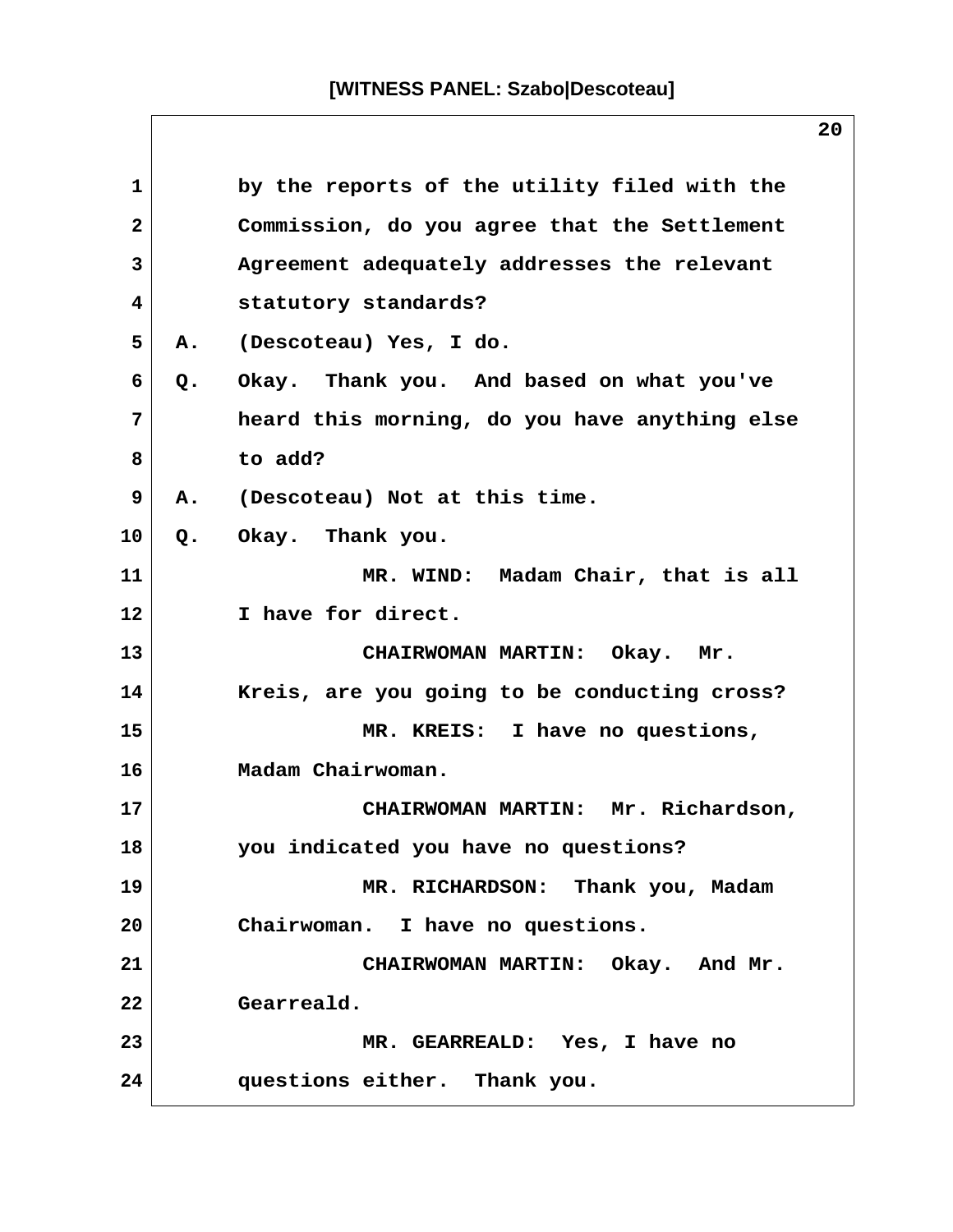$\sqrt{2}$ 

|                 | 21                                                        |
|-----------------|-----------------------------------------------------------|
| $\mathbf{1}$    | CHAIRWOMAN MARTIN: Okay.                                  |
| $\mathbf{2}$    | Commissioner Bailey.                                      |
| 3               | COMMISSIONER BAILEY: Thank you.                           |
| 4               | INTERROGATORIES BY COMMISSIONERS:                         |
| 5               | BY COMMISSIONER BAILEY:                                   |
| 6               | Ms. Szabo, can you look at Exhibit 2, Bates<br>Q.         |
| 7               | Page 14. Let me know when you're there.                   |
| 8               | (Szabo) Yes, I'm here. On the Statement of<br>${\bf A}$ . |
| 9               | Income?                                                   |
| 10              | Q. Yes. So this shows that your net income was            |
| 11              | a positive \$1 million; correct?                          |
| 12 <sub>2</sub> | A. (Szabo) That's correct.                                |
| 13 <sup>2</sup> | Q. Okay. And so that is the number that you               |
| 14              | used in your testimony to calculate that you              |
| 15              | achieved rate of return is 6.6 percent?                   |
| 16              | (Szabo) Yes. So if you look to, finding the<br>A.         |
| 17 <sub>2</sub> | page here, Page 74 of the same exhibit --                 |
| 18              | Okay.<br>$Q$ .                                            |
| 19              | (Szabo) -- the return on rate base starts<br>А.           |
| 20              | with the net income value of the \$1,093,000,             |
| 21              | which agrees to the number that we just                   |
| 22              | referenced on the earlier page. And there                 |
| 23              | are adjustments that are made to it to derive             |
| 24              | the utility operating income, which is the                |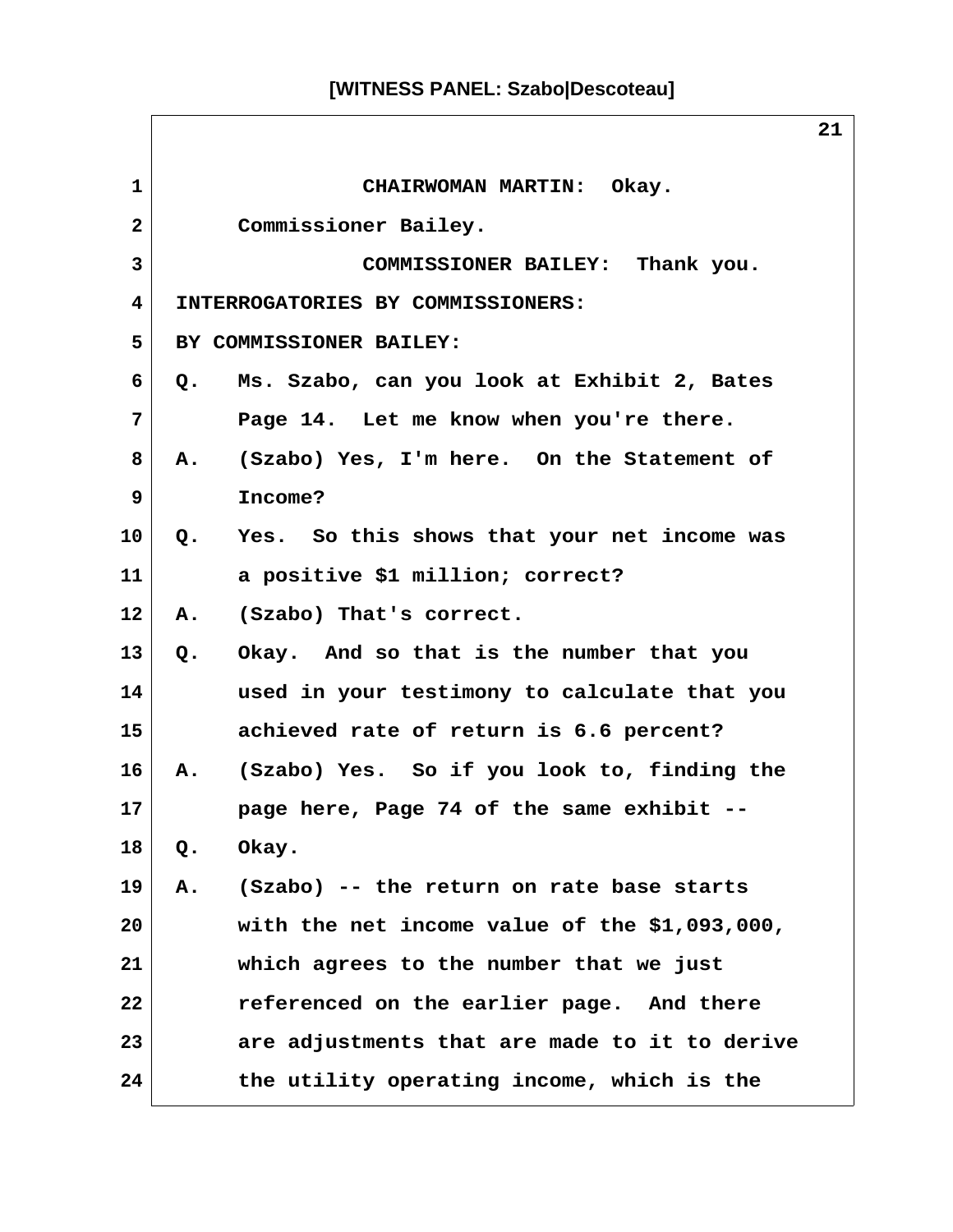| 1  |               | value that's been applied to the rate base to    |
|----|---------------|--------------------------------------------------|
| 2  |               | come up with the rate of return.                 |
| 3  | $Q_{\bullet}$ | And what was the last authorized rate of         |
| 4  |               | return that you had?                             |
| 5  | Α.            | (Szabo) Was 9.6 percent.                         |
| 6  | Q.            | Was that the rate of return or the return on     |
| 7  |               | equity?                                          |
| 8  |               | A. (Szabo) Oh, I'm sorry, that was the return on |
| 9  |               | equity. Let me see. The authorized rate of       |
| 10 |               | return was 7.49 percent.                         |
| 11 | $Q_{\bullet}$ | Okay. Thank you. Did you -- did the Company      |
| 12 |               | take out a PPP loan?                             |
| 13 |               | A. (Szabo) We did not.                           |
| 14 |               | Q. Okay. Thank you.                              |
| 15 |               | COMMISSIONER BAILEY: That's all                  |
| 16 |               | the questions I have.                            |
| 17 |               | CHAIRWOMAN MARTIN: Commissioner                  |
| 18 |               | Goldner.                                         |
| 19 |               | COMMISSIONER GOLDNER: I have no                  |
| 20 |               | questions.                                       |
| 21 |               | CHAIRWOMAN MARTIN: And I have no                 |
| 22 |               | questions. So we will go back to see if          |
| 23 |               | there's any redirect from either counsel.        |
| 24 |               | [No verbal response]                             |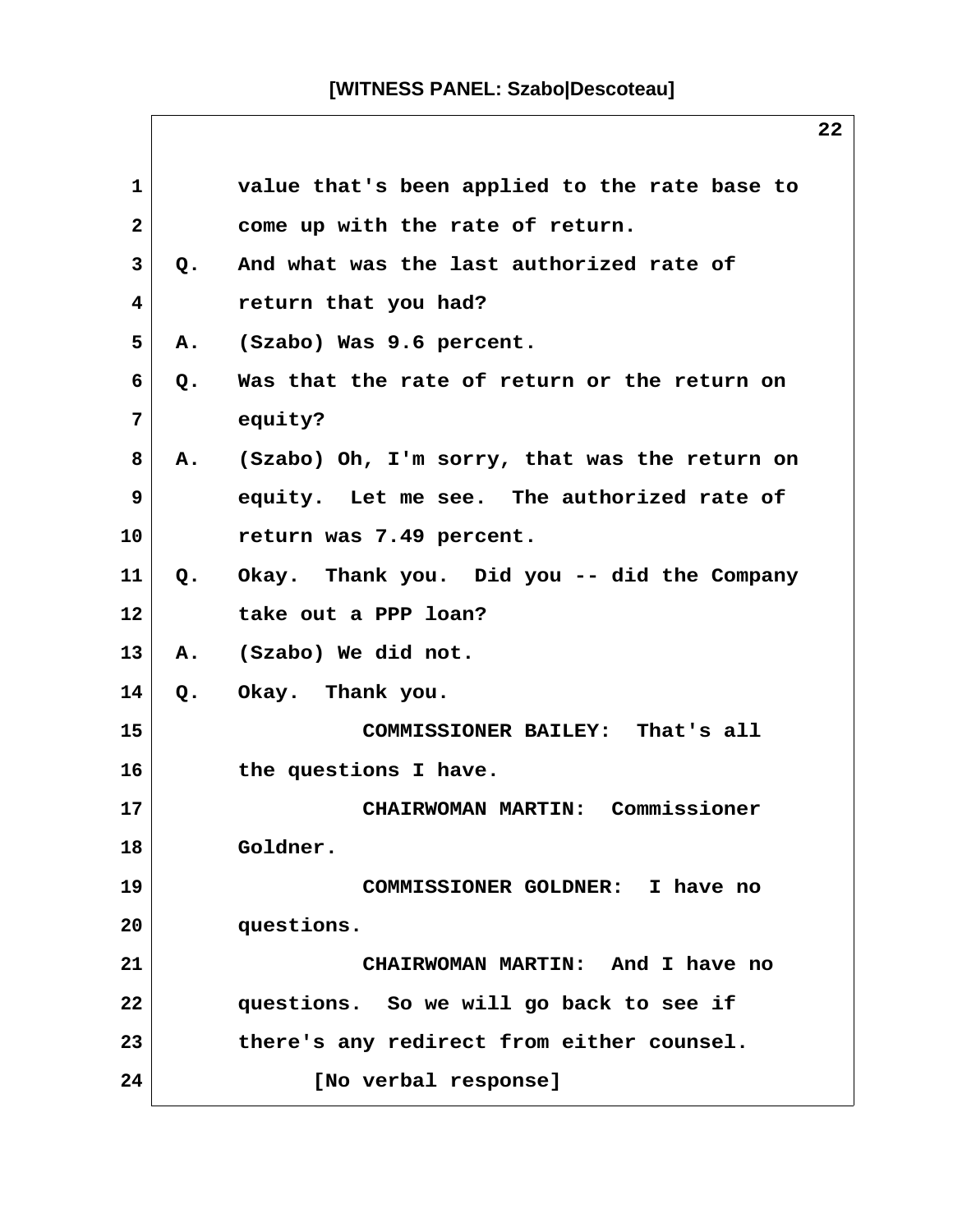**1 CHAIRWOMAN MARTIN: Not seeing any. 2 Okay. All right. Anything else we need to 3 do then before we hear closing arguments? 4 [No verbal response] 5 CHAIRWOMAN MARTIN: Okay. Also 6 seeing none -- 7 MR. WIND: I suppose we should 8 strike I.D. on exhibits before closing. 9 CHAIRWOMAN MARTIN: That's what I 10 was just doing. 11 Without objection, I'll strike I.D. 12 on Exhibits 1 through 5 and admit them as 13 full exhibits. And we will start closings 14 with Mr. Kreis. 15 MR. KREIS: Thank you, Madam Chair. 16 As the Commission is aware, the standard for 17 approval of temporary rates is pretty 18 differential to the interests of the Company. 19 And in this case, the utility has quite 20 reasonably suggested simply setting temporary 21 rates at their current level. And there 22 certainly was no good reason on behalf of 23 residential utility customers to stand in the 24 way of that very reasonable result. So we**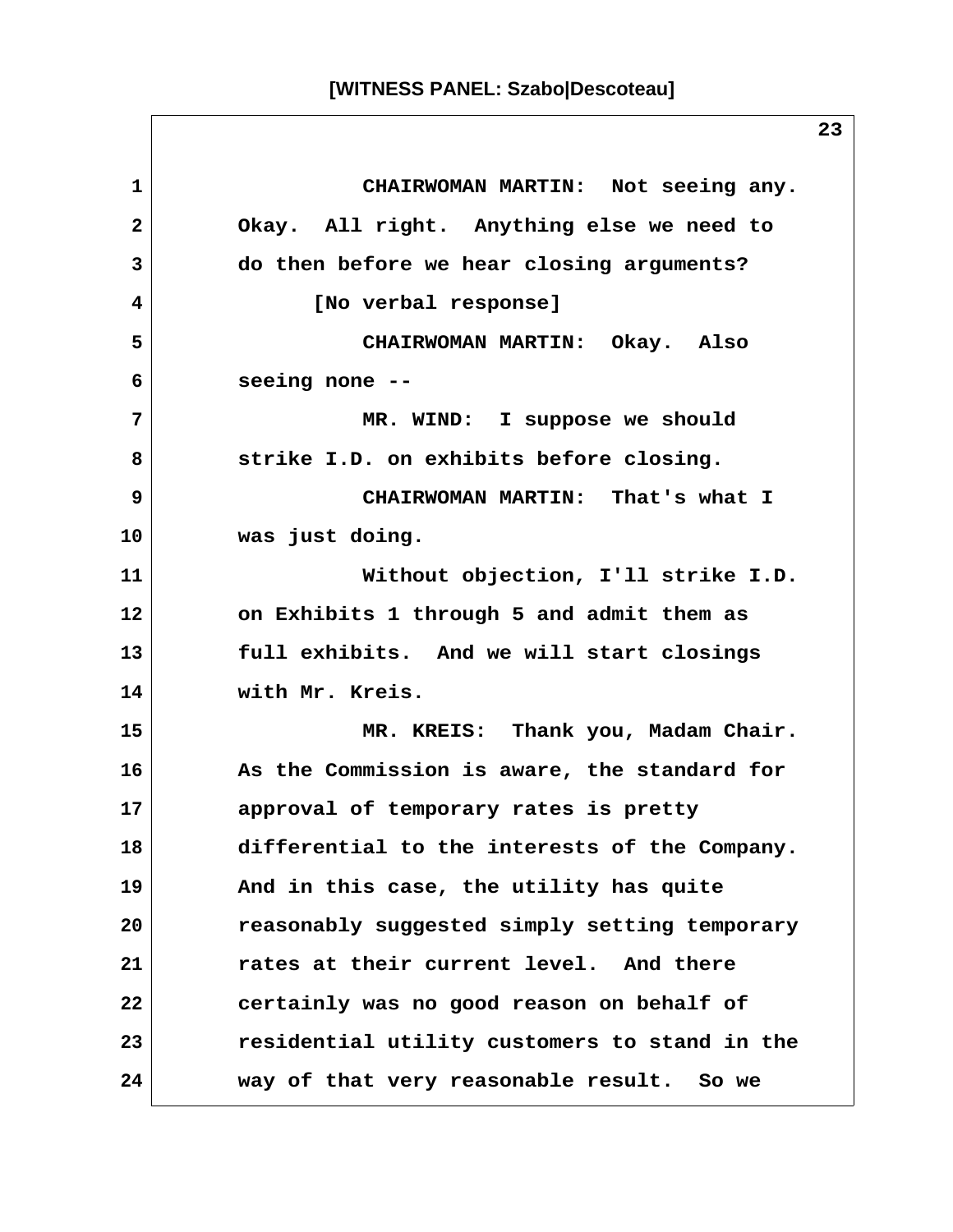**1 were pleased to sign the Settlement 2 Agreement, and we urge your swift approval of 3 same. 4 CHAIRWOMAN MARTIN: Okay. Thank 5 you, Mr. Kreis. 6 Mr. Richardson. 7 MR. RICHARDSON: Thank you, Madam 8 Chairwoman. I could not express with any 9 greater eloquence or precision than what the 10 Office of Consumer Advocate has just stated. 11 The one thing I will say on behalf of the 12 Town of North Hampton is that it's important 13 that the ultimate review occur in the 14 permanent rate phase as to whether or not the 15 Company has over-earned or under-earned. And 16 the Town of North Hampton looks forward to 17 working with Staff, OCA, and all of the 18 parties, including Aquarion, with the goal of 19 reaching a result which is just and 20 reasonable. Thank you for hearing us today. 21 CHAIRWOMAN MARTIN: Okay. Thank 22 you. 23 Mr. Gearreald. 24 MR. GEARREALD: Yes, I also concur**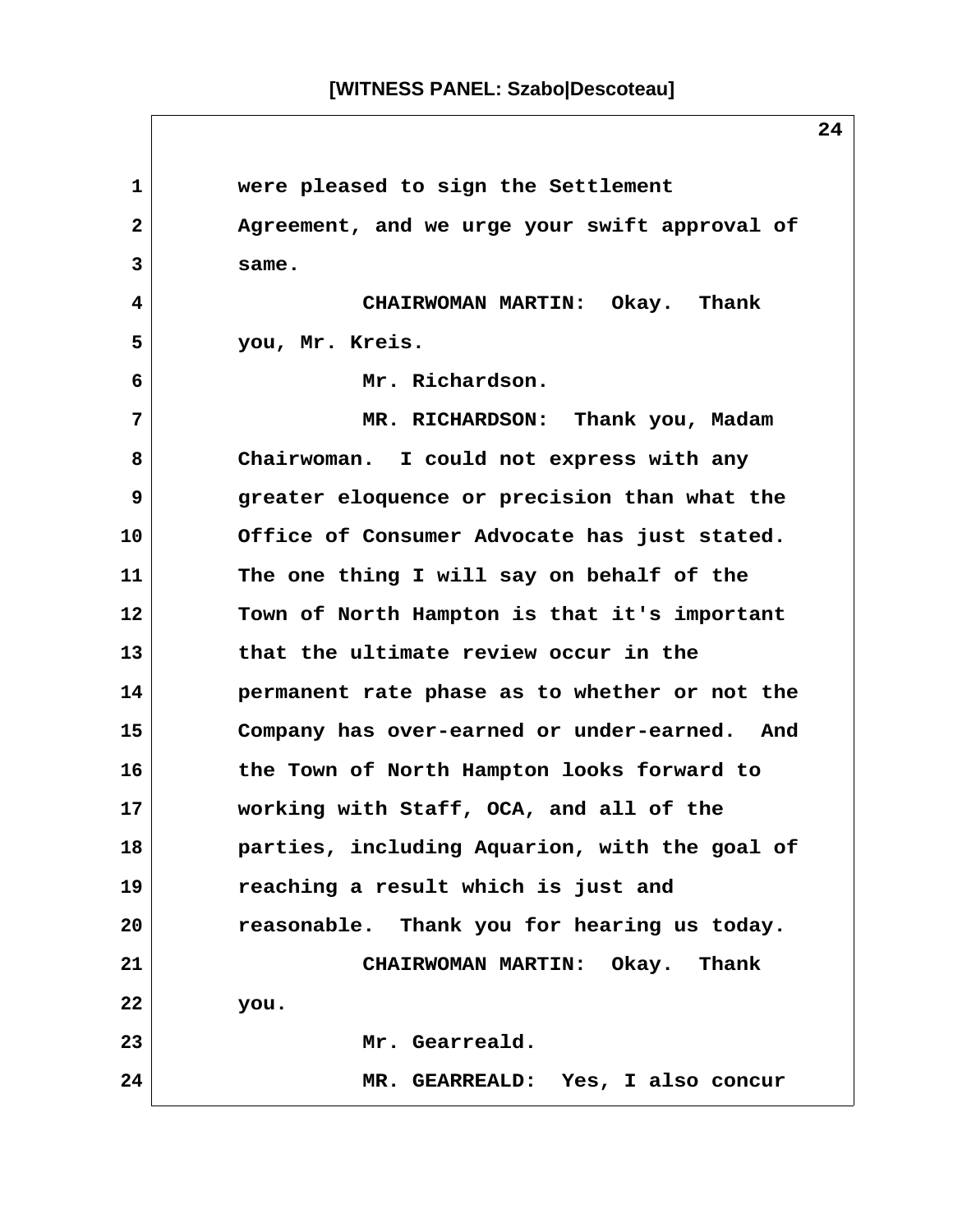| 1            | with Mr. Kreis's statement and Mr.            |
|--------------|-----------------------------------------------|
| $\mathbf{2}$ | Richardson's, and note that the Settlement    |
| 3            | Agreement on Page 2 indicates that the        |
| 4            | Settling Parties reserve all rights as to     |
| 5            | whether the Company in fact under-earned      |
| 6            | during the test year when taking into account |
| 7            | all appropriate factors with respect to just  |
| 8            | and reasonable permanent rates, subject to    |
| 9            | reconciliation, as provided in RSA 378:27 to  |
| 10           | 29. And with that reservation, all parties    |
| 11           | signing, we approve also and thank you.       |
| 12           | CHAIRWOMAN MARTIN: Okay. Thank                |
| 13           | you. And Mr. Wind.                            |
| 14           | MR. WIND: Thank you. Staff                    |
| 15           | supports setting temporary rates at current   |
| 16           | rates effective February 1, 2021 in this      |
| 17           | docket. Staff believes that the Company's     |
| 18           | petition for temporary rates meets the        |
| 19           | applicable requirements of RSA 378:27 and     |
| 20           | that appropriate customer rates will result   |
| 21           | when permanent rates are ultimately approved  |
| 22           | and temporary rates are reconciled at the     |
| 23           | conclusion of this proceeding.                |
| 24           | Staff further believes that the               |

 $\mathsf{l}$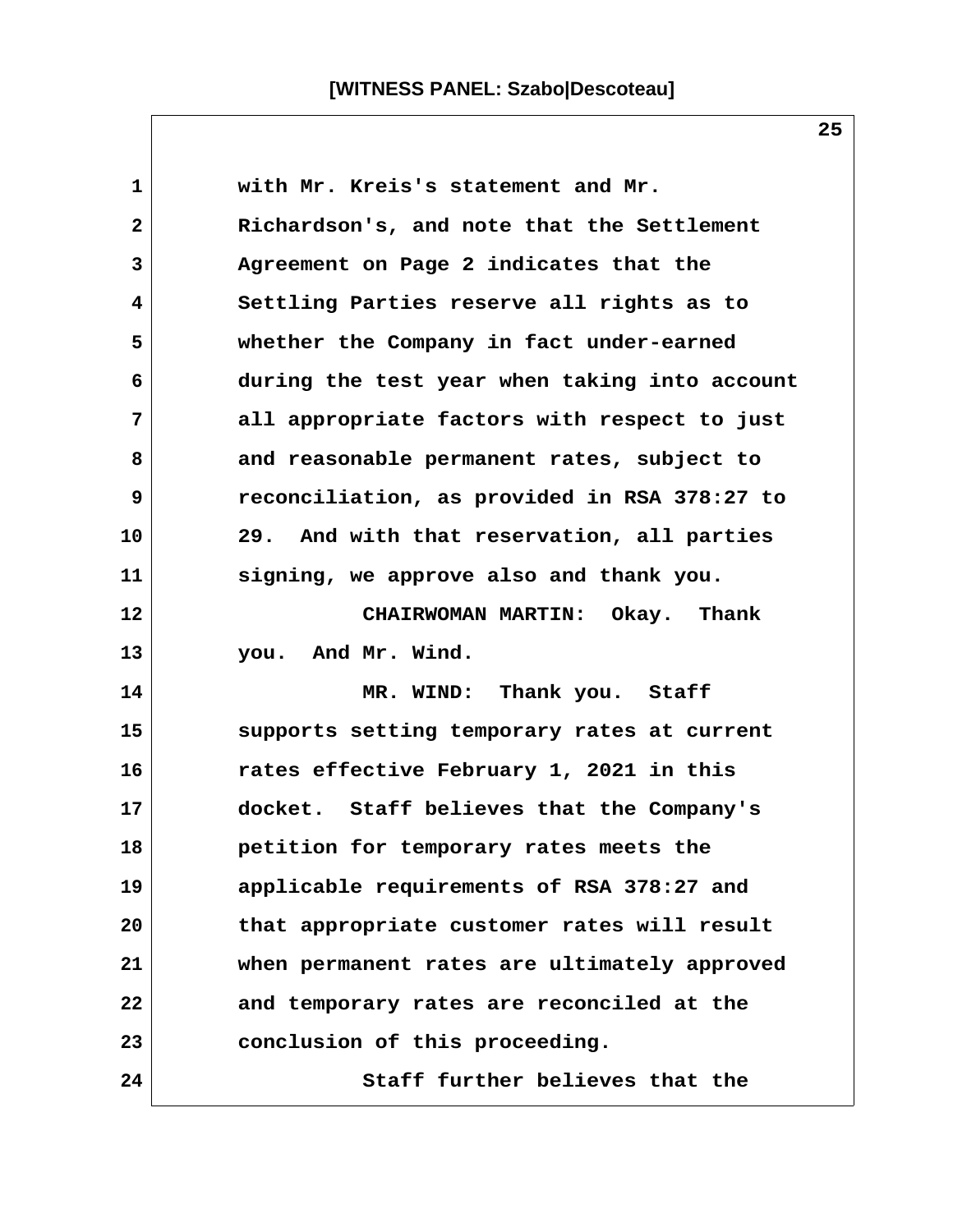**1 Company did indeed provide adequate notice to 2 its customers of the proposed temporary rate 3 impact. 4 And lastly, based on its 5 preliminary review of the petition filings 6 and books and records, Staff recommends that 7 the Commission find that the temporary rate 8 proposal contained in the Settlement 9 Agreement to be just and reasonable and in 10 the public interest. Thank you. 11 CHAIRWOMAN MARTIN: Thank you. 12 And lastly, Ms. Chiavara, are you 13 doing the closing? 14 MS. CHIAVARA: I am, yes. Thank 15 you. 16 Aquarion is strongly in support of 17 the Settlement Agreement in front of the 18 Commission today. Not only is it 19 straightforward in its content, it is also a 20 fair and uncomplicated approach to applying 21 temporary rates for the duration of 22 Aquarion's permanent rate case. Setting 23 temporary rates at current rates is a way for 24 the Company to provide predictability and**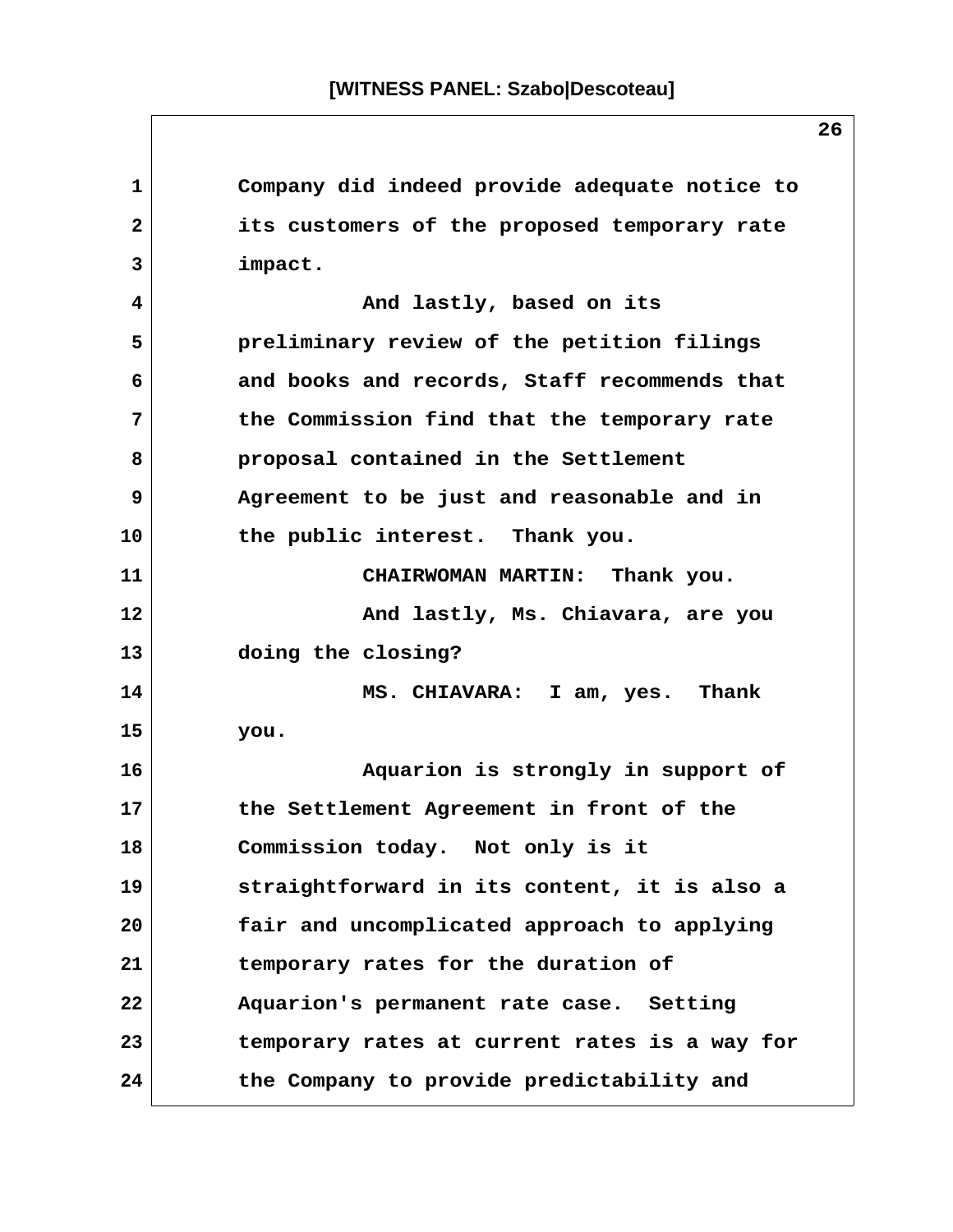| 1            | stability to its customers, and it is also a  |
|--------------|-----------------------------------------------|
| $\mathbf{2}$ | sufficient rate for the Company to collect    |
| 3            | for the duration of this proceeding.          |
| 4            | Aquarion recommends the Commission            |
| 5            | promptly approve the Settlement Agreement to  |
| 6            | resolve the matter of temporary rates and     |
| 7            | allow for focus to be turned to advancing the |
| 8            | permanent rates portion of this docket.       |
| 9            | Thank you.                                    |
| 10           | CHAIRWOMAN MARTIN: All right.                 |
| 11           | Thank you, everyone. With that, we will       |
| 12           | close the record and take this matter under   |
| 13           | advisement, and we are adjourned for the day. |
| 14           | Have a good day.                              |
| 15           | (Whereupon the hearing was adjourned at       |
| 16           | $10:28$ a.m.)                                 |
| 17           |                                               |
| 18           |                                               |
| 19           |                                               |
| 20           |                                               |
| 21           |                                               |
| 22           |                                               |
| 23           |                                               |
| 24           |                                               |

 $\mathsf{l}$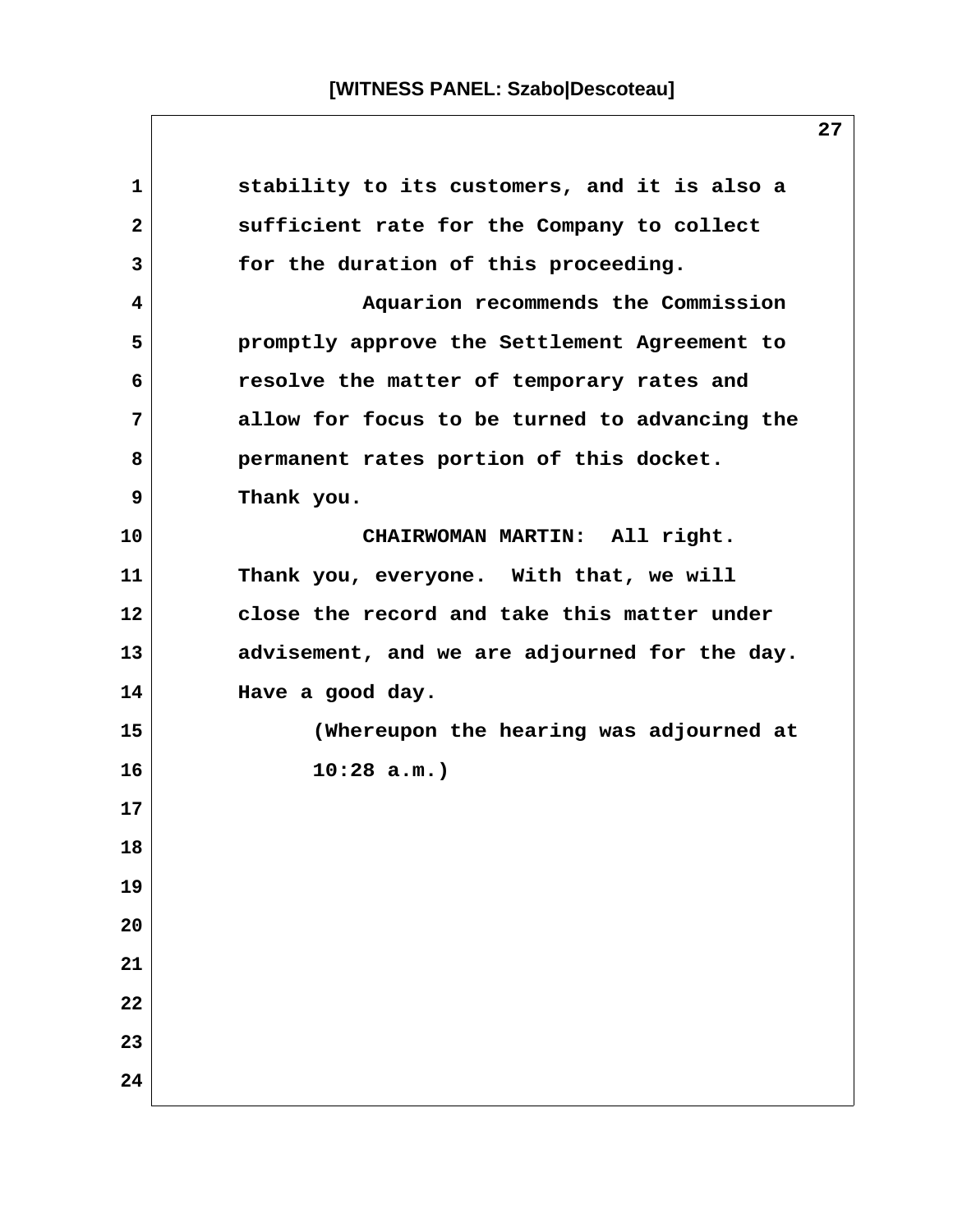**1 C E R T I F I C A T E 2 I, Susan J. Robidas, a Licensed 3 Shorthand Court Reporter and Notary Public 4 of the State of New Hampshire, do hereby 5 certify that the foregoing is a true and 6 accurate transcript of my stenographic 7 notes of these proceedings taken at the 8 place and on the date hereinbefore set 9 forth, to the best of my skill and ability 10 under the conditions present at the time. 11 I further certify that I am neither 12 attorney or counsel for, nor related to or 13 employed by any of the parties to the 14 action; and further, that I am not a 15 relative or employee of any attorney or 16 counsel employed in this case, nor am I 17 financially interested in this action. 18 (ORIGINAL CERTIFICATION FILED WITH 19 PUBLIC UTILITIES COMMISSION) 20 \_\_\_\_\_\_\_\_\_\_\_\_\_\_\_\_\_\_\_\_\_\_\_\_\_\_\_\_\_\_\_\_\_\_\_\_\_\_\_\_\_\_\_\_\_\_\_\_\_\_** 21 Susan J. Robidas, LCR/RPR  **Licensed Shorthand Court Reporter 22 Registered Professional Reporter N.H. LCR No. 44 (RSA 310-A:173) 23 24**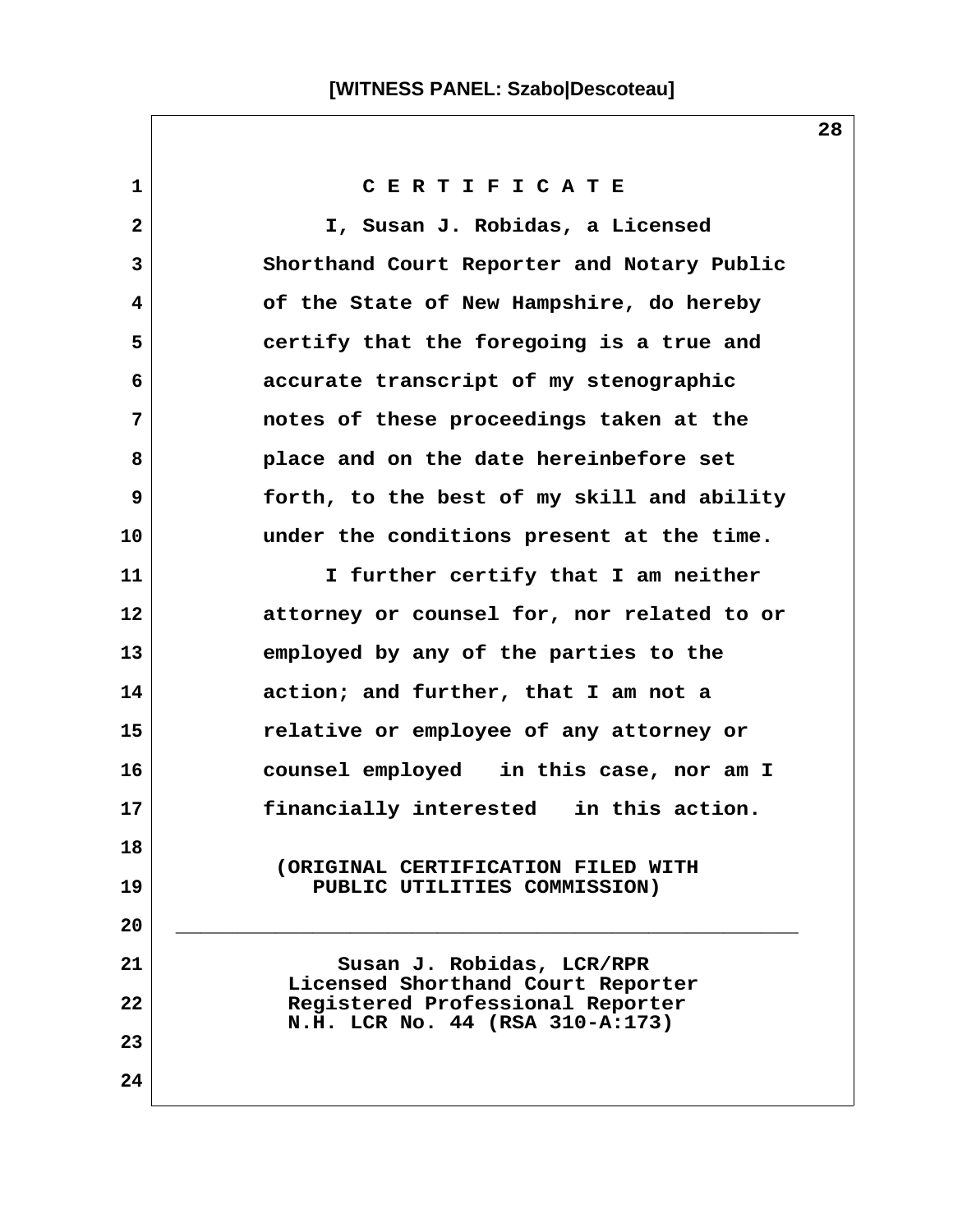**Hearing June 9, 2021**

|                         | 17:14                | 4:4;6:7;10:12,15,     | 14:11;16:21;21:6         | 4:5;6:7,10;10:15,     |
|-------------------------|----------------------|-----------------------|--------------------------|-----------------------|
| \$                      | Affidavit (2)        | 17,19;11:13;12:10;    | capacity $(1)$           | 19;11:9,9,14,18;      |
|                         | 12:3,14              | 18:7;19:4;24:18;      | 18:1                     | 13:16;15:5;16:7;      |
| \$1(1)                  | affiliates (1)       | 26:16;27:4            | case $(2)$               | 17:21;19:4,8;22:11;   |
| 21:11                   | 10:18                | <b>Aquarion's (4)</b> | 23:19;26:22              | 23:18;24:15;25:5;     |
| \$1,093,000(1)          | affirms(1)           | 12:3;15:14;18:2;      | cautioned (1)            | 26:1,24;27:2          |
| 21:20                   | 12:15                | 26:22                 | 9:19                     | Company's (7)         |
|                         | agent(1)             | arguments(1)          | certainly (1)            | 12:1;16:7;17:18;      |
| L                       | 11:9                 | 23:3                  | 23:22                    | 18:8;19:11,12;25:17   |
|                         | agree $(1)$          | attendance (1)        | Chair $(2)$              | complete $(1)$        |
| [No(4)]                 | 20:2                 | 5:11                  | 20:11;23:15              | 12:3                  |
| 8:2;9:14;22:24;         | Agreement (15)       | attorney (2)          | <b>CHAIRWOMAN (38)</b>   | completely (1)        |
| 23:4                    | 11:5,10;12:18;       | 7:9;8:13              | 4:2,9;5:12,20;6:11,      | 9:10                  |
|                         | 13:18,20;14:14;      | attorneys (1)         | 18;7:1,5,10,12,19;       | compliance (1)        |
| $\mathbf A$             | 15:16:16:8;18:21;    | 17:22                 | 8:3,7,19,24;9:9,15,      | 10:16                 |
|                         | 20:3;24:2;25:3;26:9, | authorized (4)        | 23;10:2,6;16:16;         | concern $(1)$         |
| ability $(1)$           | 17;27:5              | 4:14,18;22:3,9        | 20:13,16,17,20,21;       | 14:23                 |
| 4:23                    | agrees $(1)$         | aware $(4)$           | 21:1;22:17,21;23:1,5,    | concluding (1)        |
| access(2)               | 21:21                | 8:18;13:24;18:24;     | 9;24:4,8,21;25:12;       | 15:21                 |
| 5:1,8                   | ahead $(2)$          | 23:16                 | 26:11;27:10              | conclusion (1)        |
| accessing(1)            | 10:7;15:6            |                       | changes (4)              | 25:23                 |
| 5:5                     | allow $(1)$          | $\bf{B}$              | 17:11,14,17;18:24        | concur $(1)$          |
| accordance (2)          | 27:7                 |                       | charge $(1)$             | 24:24                 |
| 4:13,20                 | allowing $(1)$       | back $(1)$            | 14:8                     | conducting $(1)$      |
| account(1)              | 14:19                | 22:22                 | charged $(1)$            | 20:14                 |
| 25:6                    | alone $(2)$          | <b>Bailey</b> (8)     | 16:10                    | confirming $(1)$      |
| accountants(1)          | 5:13;6:1             | 5:14,15,16;7:13;      | Chiavara (7)             | 4:21                  |
| 17:22                   | along $(1)$          | 21:2,3,5;22:15        | 6:9;10:4,7,9;16:14;      | conform(1)            |
|                         | 6:8                  | base $(4)$            | 26:12,14                 | 17:20                 |
| accounting(1)           | alternative (3)      | 14:8,16;21:19;22:1    | clearer $(1)$            | Connecticut (2)       |
| 17:14                   | 14:24;15:3,5         | based $(5)$           | 14:19                    | 10:15,18              |
| accrued(1)              | analyst (4)          | 17:18;18:9;19:11;     | close $(1)$              | conservation (2)      |
| 19:24                   | 17:1,8,9;18:1        | 20:6;26:4             | 27:12                    | 11:2;14:7             |
| achieved (1)            | and/or $(1)$         | Bates $(1)$           | closing $(4)$            | consider (1)          |
| 21:15                   | 17:13                | 21:6                  | 8:14;23:3,8;26:13        | 15:3                  |
| add(1)                  | Anne $(1)$           | behalf $(6)$          | closings $(1)$           | consistent(1)         |
| 20:8                    | 7:16                 | 6:10,16,24;7:15;      | 23:13                    | 12:12                 |
| <b>Additionally (2)</b> | Annual (4)           | 23:22;24:11           | $co$ -counsel $(1)$      | Consumer (2)          |
| 13:24;18:13             | 11:14,23;19:5,13     | behind $(2)$          | 6:8                      | 6:15;24:10            |
| addresses $(1)$         | appearances $(2)$    | 9:7;14:11             | colleagues (1)           | contained (1)         |
| 20:3                    | 6:2;7:16             | believes (2)          | 6:14                     | 26:8                  |
| adequate $(1)$          | appearing $(1)$      | 25:17,24              | collect(1)               | contemporaneously (3) |
| 26:1                    | 7:14                 | better $(1)$          | 27:2                     | 4:17,24:5:2           |
| adequately $(1)$        | applicable (2)       | 7:5                   | commencement (1)         | content(1)            |
| 20:3                    | 12:1;25:19           | bit(2)                | 12:13                    | 26:19                 |
| adhered $(1)$           | applied $(1)$        | 14:5,12               | <b>Commission (19)</b>   | contents (1)          |
| 18:11                   | 22:1                 | body(1)               | 4:10,23;5:11,13,17,      | 11:21                 |
| adjourned (3)           | applying $(1)$       | 4:14                  | 24;7:15;10:24;13:16;     | continued (1)         |
| 5:9:27:13.15            | 26:20                | books $(3)$           | 15:10;16:23;17:19;       | 15:17                 |
| adjustment $(2)$        | appreciate $(1)$     | 17:18:18:10:26:6      | 18:11;19:6;20:2;         | contribution (1)      |
| 11:2:14:7               | 8:20                 | both $(2)$            | 23:16;26:7,18;27:4       | 16:4                  |
| adjustments (1)         | approach $(1)$       | 10:20;11:24           | <b>Commissioner</b> (15) | corrections (2)       |
| 21:23                   | 26:20                | briefly $(1)$         | 5:14,15,16,22,23;        | 13:7;19:1             |
| admit(1)                | appropriate $(5)$    | 11:20                 | 6:1,6;7:13,13;21:2,3,    | cost(1)               |
| 23:12                   | 14:3;15:22;16:9;     |                       | 5;22:15,17,19            | 19:22                 |
| $\text{adopt}(1)$       | 25:7,20              | $\mathbf C$           | <b>Commissioners (5)</b> | counsel (1)           |
| 13:10                   | approval (2)         |                       | 6:5,14,22;8:18;          | 22:23                 |
| advancing $(1)$         | 23:17;24:2           | calculate $(1)$       | 21:4                     | Court $(1)$           |
| 27:7                    | approve $(3)$        | 21:14                 | <b>Commission's (3)</b>  | 9:20                  |
| advisement (1)          | 13:17;25:11;27:5     |                       | 12:11;17:24;18:11        | COVID(1)              |
| 27:13                   | approved $(1)$       | call $(2)$            | communicate (1)          | 14:2                  |
| Advocate (2)            | 25:21                | 5:7,10                | 4:23                     | <b>COVID-19 (1)</b>   |
| 6:15;24:10              |                      | can $(6)$             |                          |                       |
| affecting $(1)$         | <b>Aquarion (13)</b> | 8:12,21;9:16;         | Company (22)             | 4:12                  |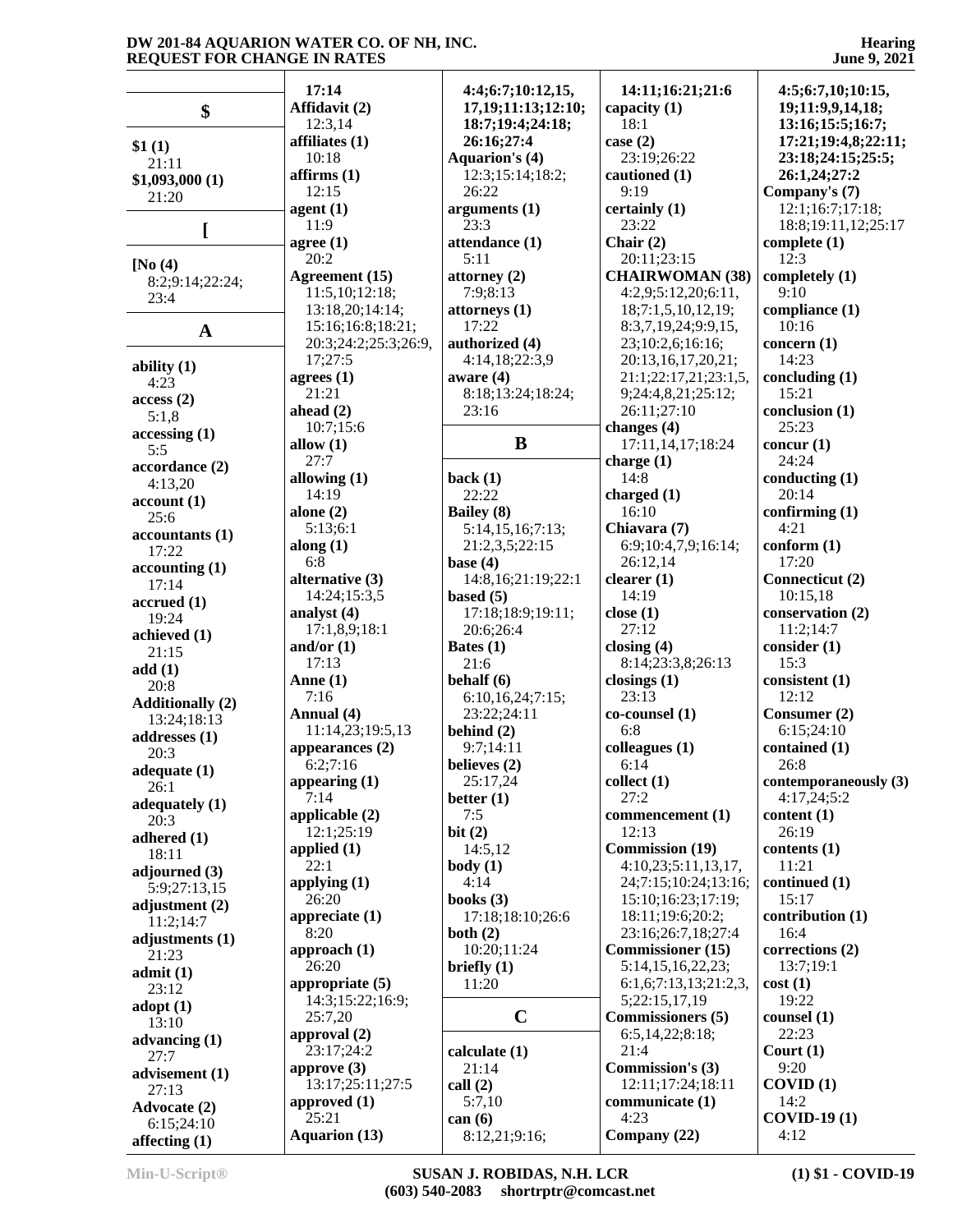**Hearing June 9, 2021**

| $\csc(1)$             | 14:22;18:14           | 22:7,9                           | filings $(3)$        | 4:5;6:8;10:19;               |
|-----------------------|-----------------------|----------------------------------|----------------------|------------------------------|
| 20:14                 | discuss(1)            | Eric $(1)$                       | 10:21;11:3;26:5      | 11:14                        |
| current $(12)$        | 8:1                   | 7:14                             | financial $(2)$      | Hampshire's (1)              |
|                       |                       |                                  |                      |                              |
| 13:21;14:3;15:1,8,    | discussing $(1)$      | even $(1)$                       | 11:24;14:1           | 19:5                         |
| 24;17:4,5;19:16,18;   | 10:22                 | 8:21                             | financing $(1)$      | Hampton (5)                  |
| 23:21;25:15;26:23     | discussions (1)       | event $(1)$                      | 17:12                | 6:24;7:9;8:14;               |
| customer $(3)$        | 18:15                 | 5:7                              | find $(2)$           | 24:12,16                     |
| 14:18;15:4;25:20      | distress $(1)$        | everyone (3)                     | 4:10;26:7            | handle $(1)$                 |
| customers (7)         | 9:7                   | 5:16;6:22;27:11                  | finding $(1)$        | 10:16                        |
| 6:17;14:1;15:13,      | Division (4)          | <b>EXAMINATION (2)</b>           | 21:16                | happen $(2)$                 |
| 15;23:23;26:2;27:1    | 7:18;17:2,8,10        | 10:8;16:19                       | findings $(1)$       | 9:4,4                        |
|                       | Docket (6)            | examine $(1)$                    | 4:7                  | happens $(1)$                |
| D                     | 4:3;11:6;12:22;       | 18:2                             | first(3)             | 8:10                         |
|                       | 18:6;25:17;27:8       | Excellent (2)                    | 6:5;10:3,4           | hardships $(1)$              |
| Dan $(1)$             | document(1)           | 7:19;10:7                        | focus $(1)$          | 14:1                         |
|                       | 11:13                 |                                  | 27:7                 |                              |
| 5:24                  |                       | excepted(1)                      |                      | hear $(1)$                   |
| date $(2)$            | $\log(3)$             | 15:15                            | folded $(1)$         | 23:3                         |
| 12:17;15:20           | 8:8;9:1,7             | Exhibit (19)                     | 14:8                 | heard $(1)$                  |
| dated $(1)$           | Donald (1)            | 11:12,15,22;12:2,5,              | forward $(1)$        | 20:7                         |
| 12:4                  | 6:14                  | 8,9,15,24;13:2;16:9;             | 24:16                | hearing $(11)$               |
| day $(2)$             | done $(1)$            | 18:16,19,21;19:2,9,              | Fossum $(3)$         | 4:4,8,17,22,24;5:5,          |
| 27:13,14              | 16:3                  | 14;21:6,17                       | 6:3,4,7              | 6,8,9;24:20;27:15            |
| Debra $(4)$           | due $(2)$             | Exhibits (7)                     | four $(1)$           | held $(3)$                   |
| 6:9:9:18,21:10:13     | 4:10;14:1             | 7:22,24;11:4;                    | 8:9                  | 13:21;17:3,5                 |
| December (1)          | duly $(1)$            | 12:21;23:8,12,13                 | franchise (1)        | Hello (1)                    |
| 12:23                 | 9:19                  | existing $(3)$                   | 17:12                | 5:23                         |
| declared(1)           | duration $(3)$        | 13:22;14:6;15:14                 | front $(2)$          | holding $(1)$                |
|                       |                       |                                  |                      |                              |
| 4:11                  | 13:23;26:21;27:3      | expansions (1)                   | 18:16;26:17          | 14:2                         |
| defer(1)              | during $(4)$          | 17:12                            | full $(2)$           | hope $(1)$                   |
| 8:13                  | 4:24;5:6;14:22;       | expect(1)                        | 10:10;23:13          | 9:1                          |
| demonstrates (1)      | 25:6                  | 9:3                              | further $(1)$        | house $(1)$                  |
|                       |                       |                                  |                      |                              |
| 12:9                  | DW(1)                 | explain $(2)$                    | 25:24                | 5:19                         |
| depreciation (1)      | 4:3                   | 13:15;14:11                      |                      | How's $(1)$                  |
| 19:24                 |                       | express (1)                      | G                    | 7:4                          |
| derive $(1)$          | $\bf{E}$              | 24:8                             |                      |                              |
| 21:23                 |                       |                                  | Gas(4)               | $\mathbf I$                  |
| Descoteau (20)        | earlier $(1)$         | $\mathbf F$                      | 7:17:17:2,8,9        |                              |
| 7:17;9:19,22;         | 21:22                 |                                  |                      | ID $(2)$                     |
|                       |                       |                                  | gave(1)              |                              |
| 16:21,24,24;17:5,9;   | economic (1)          | fact $(1)$                       | 5:3                  | 23:8,11                      |
| 18:4,7,18,20,23;19:3, | 17:13                 | 25:5                             | Gearreald (9)        | identification (1)           |
| 4,7,10,17;20:5,9      | effective $(1)$       | factors (1)                      | 7:3,4,7,8;8:13;      | 7:23                         |
| describe(3)           | 25:16                 | 25:7                             | 20:22,23;24:23,24    | impact $(3)$                 |
| 11:21;12:7;18:5       | efficient (1)         | fair $(3)$                       | goal(1)              | 14:20;15:4;26:3              |
| designated (1)        | 14:24                 | 13:22;16:9;26:20                 | 24:18                | important $(1)$              |
| 12:17                 | either $(3)$          | fairly $(1)$                     | Goldner (7)          | 24:12                        |
| delta(1)              | 15:5;20:24;22:23      | 9:6                              | 5:22,23,24;6:6;      | include $(1)$                |
| 18:6                  | electronic (1)        | familiar $(3)$                   | 7:14;22:18,19        | 17:11                        |
| Dianne $(1)$          | 4:22                  | 11:5,13:18:19                    | <b>Good</b> (11)     | includes $(1)$               |
| 5:12                  | electronically (1)    | favor $(1)$                      | 5:15;6:4,5,13,21,    | 17:16                        |
| different (1)         | 4:15                  | 15:17                            | 22;7:7,12;16:21;     | including $(2)$              |
| 14:5                  | eliminate $(1)$       | February (4)                     | 23:22;27:14          | 10:18;24:18                  |
| differential (1)      | 16:1                  | 12:4,16,17;25:16                 |                      | Income $(4)$                 |
| 23:18                 |                       | feel $(1)$                       | Governor (1)<br>4:11 | 21:9,10,20,24                |
|                       | eloquence (1)<br>24:9 |                                  |                      |                              |
| difficult $(1)$       |                       | 13:22                            | Governor's (2)       | Incorporated's (1)           |
| 9:6                   | else $(3)$            | felt $(2)$                       | 4:13,19              | 4:6                          |
| direct $(5)$          | 9:12;20:7;23:2        | 14:2,17                          | Great $(1)$          | indeed $(1)$                 |
| 10:3,5,8;16:19;       | <b>Emergency</b> (5)  | file $(5)$                       | 16:6                 | 26:1                         |
| 20:12                 | 4:11,13,19,20;8:9     | 12:22,24;17:19;                  | greater (2)          | indicated (1)                |
| direction (2)         | ensure $(1)$          | 18:10;19:5                       | 14:18;24:9           | 20:18                        |
| 12:12;13:5            | 18:9                  | filed $(2)$                      |                      | indicates $(1)$              |
| director $(1)$        | entering $(1)$        | 11:6;20:1                        | $\mathbf H$          | 25:3                         |
| 10:14<br>discovery(2) | 7:15<br>equity $(2)$  | filing $(3)$<br>11:17;17:23;18:9 | Hampshire (4)        | information (2)<br>5:4;11:24 |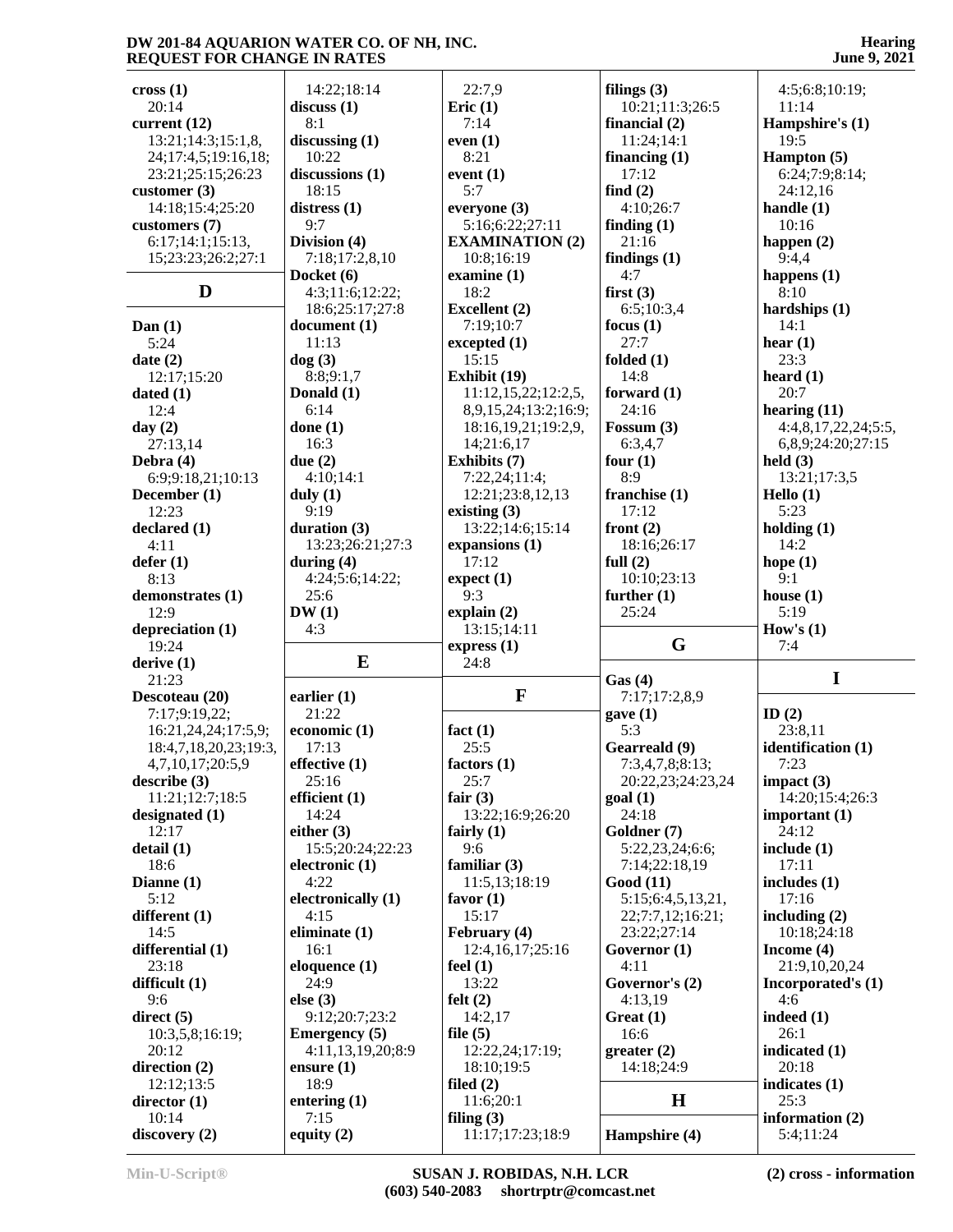|                                 | 17:17                | 11:20                 | 17:22                |                                        |
|---------------------------------|----------------------|-----------------------|----------------------|----------------------------------------|
| infrastructure (2)<br>11:2;14:7 | listen $(2)$         | more $(2)$            | one $(1)$            | Please $(7)$<br>4:15;5:7;9:16;         |
| initial $(1)$                   | 4:17;5:2             | 16:3;18:6             | 24:11                | 10:10;12:7;13:15;                      |
| 14:15                           | little $(2)$         | morning $(13)$        | only $(1)$           | 16:21                                  |
| insignificant (1)               | 14:12:18:6           | 4:3;5:15;6:4,6,9,     | 26:18                | pleased $(1)$                          |
| 16:5                            | loan(1)              | 13,21,22;7:8,12;8:10; | operating $(1)$      | 24:1                                   |
| interconnection (1)             | 22:12                | 16:21;20:7            | 21:24                | point (2)                              |
| 15:11                           | location(1)          | Moser $(1)$           | operational (2)      | 8:7;15:22                              |
| interest $(1)$                  | 4:16                 | 5:18                  | 11:24;17:14          | policies (2)                           |
| 26:10                           | long(1)              | most(1)               | Order $(6)$          | 17:24;18:12                            |
| interests $(1)$                 | 17:3                 | 10:20                 | 4:14,19,20;5:5;      | portion $(1)$                          |
| 23:18                           | look $(2)$           | mother $(1)$          | 12:4,11              | 27:8                                   |
| <b>INTERROGATORIES (1)</b>      | 21:6,16              | 5:18                  | out $(2)$            | position $(5)$                         |
| 21:4                            | looking $(2)$        | Moving $(2)$          | 8:7;22:12            | 16:6,8,22;17:4,5                       |
| into $(4)$                      | 12:21;14:4           | 12:2;15:6             | outside $(1)$        | positive $(1)$                         |
| 14:8,16;15:23;25:6              | looks $(1)$          | mute(1)               | 17:22                | 21:11                                  |
| involvement (1)                 | 24:16                | 7:3                   | overall (1)          | PPP(1)                                 |
| 18:5                            |                      |                       | 14:9                 | 22:12                                  |
| issue $(1)$                     | M                    | N                     | over-earned (1)      | precision(1)                           |
| 7:24                            |                      |                       | 24:15                | 24:9                                   |
|                                 | Madam (6)            | name $(6)$            | overseen (1)         | predictability (1)                     |
| ${\bf J}$                       | 8:7;20:11,16,19;     | 5:11;7:14;10:11,      | 10:20                | 26:24                                  |
|                                 | 23:15;24:7           | 13;16:22,24           |                      | prefiled $(1)$                         |
| Jessica $(1)$                   | Mark $(1)$           | namely $(1)$          | ${\bf P}$            | 7:23                                   |
| 6:8                             | 7:8                  | 19:20                 |                      | preliminary $(3)$                      |
| joined $(1)$                    | marked $(7)$         | necessary(4)          | Page $(5)$           | 7:21;8:4;26:5                          |
| 7:16                            | 11:15,21;12:5,14,    | 4:7;5:2,4;11:7        | 21:7,17,17,22;25:3   | premarked (1)                          |
| jump(1)                         | 23;13:2;19:14        | need(4)               | Pandemic (2)         | 7:22                                   |
| 8:10                            | <b>MARTIN</b> (33)   | 7:24;16:2;19:1;       | 4:12;14:2            | prepared $(1)$                         |
| June $(1)$                      | 4:2;5:12,20;6:11,    | 23:2                  | panel (1)            | 13:5                                   |
| 11:6                            | 18;7:1,5,10,13,19;   | net(2)                | 9:24                 | presented (2)                          |
| Justin $(1)$                    | 8:3,19,24;9:9,15,23; | 21:10,20              | participated (2)     | 19:9,13                                |
| 6:23                            | 10:2,6;16:16;20:13,  | New $(5)$             | 5:3;18:13            | pretty(2)                              |
|                                 | 17,21;21:1;22:17,21; | 4:5;6:8;10:19;        | parties (3)          | 13:19;23:17                            |
| $\mathbf K$                     | 23:1,5,9;24:4,21;    | 11:14;19:5            | 24:18;25:4,10        | previously (1)                         |
|                                 | 25:12;26:11;27:10    | NH(1)                 | paying $(1)$         | 5:3                                    |
| Kathryn (1)                     | material $(1)$       | 6:23                  | 15:14                | primary $(2)$                          |
| 5:16                            | 18:24                | none $(2)$            | payment (1)          | 17:7,10                                |
| keep(2)                         | matter $(4)$         | 8:4;23:6              | 15:18                | problem(1)                             |
| 15:1,24                         | 15:9,20;27:6,12      | North $(3)$           | pending(3)           | 5:6                                    |
| keeping (1)                     | matters $(3)$        | 6:24;24:12,16         | 15:10,11,20          | procedures (2)                         |
| 16:3                            | 7:21;8:4;17:23       | note $(2)$            | percent(3)           | 17:24;18:12                            |
| Kreis (8)                       | Matthew (1)          | 4:15;25:2             | 21:15;22:5,10        | $\boldsymbol{proceed}\boldsymbol{(1)}$ |
| 6:12,13,15;20:14,               | 6:6                  | notice $(4)$          | performance (1)      | 8:21                                   |
| 15;23:14,15;24:5                | may(2)               | 5:3,5;12:10;26:1      | 12:1                 | proceeding (8)                         |
| Kreis's $(1)$                   | 8:10,11              | number $(2)$          | permanent (9)        | 8:16;12:13;13:24;                      |
| 25:1                            | meet $(1)$           | 21:13,21              | 10:21;12:19;14:21;   | 14:21;15:21;18:3;                      |
|                                 | 4:15                 |                       | 15:11;24:14;25:8,21; | 25:23;27:3                             |
| L                               | meeting $(1)$        | $\mathbf 0$           | 26:22;27:8           | process(1)                             |
|                                 | 9:5                  |                       | petition $(4)$       | 14:22                                  |
| last $(1)$                      | meetings $(1)$       | objection (2)         | 18:2,8;25:18;26:5    | promptly $(2)$                         |
| 22:3                            | 17:21                | 15:6;23:11            | petitions(1)         | 12:10;27:5                             |
| lastly $(2)$                    | meets $(1)$          | observe $(1)$         | 17:11                | property $(1)$                         |
| 26:4,12                         | 25:18                | 4:16                  | phase(1)             | 19:22                                  |
| Law $(1)$                       | members $(1)$        | OCA(1)                | 24:14                | proposal $(2)$                         |
| 6:23                            | 4:22                 | 24:17                 | physical (1)         | 14:23;26:8                             |
| less(3)                         | mentioned (1)        | occur(2)              | 4:16                 | proposals $(1)$                        |
| 14:24;19:21,24                  | 15:19                | 14:20;24:13           | picture(1)           | 17:13                                  |
| letting $(2)$                   | methodologies (1)    | off(2)                | 14:19                | proposed (5)                           |
| 8:20;9:11                       | 17:20                | 8:10,17               | place(1)             | 13:1,20;14:16;                         |
| level $(1)$                     | million $(1)$        | Office $(1)$          | 12:16                | 19:15;26:2                             |
| 23:21                           | 21:11                | 24:10                 | plan(1)              | proposing $(1)$                        |
| levels $(1)$                    | mind(1)              | officials (1)         | 8:12                 | 15:1                                   |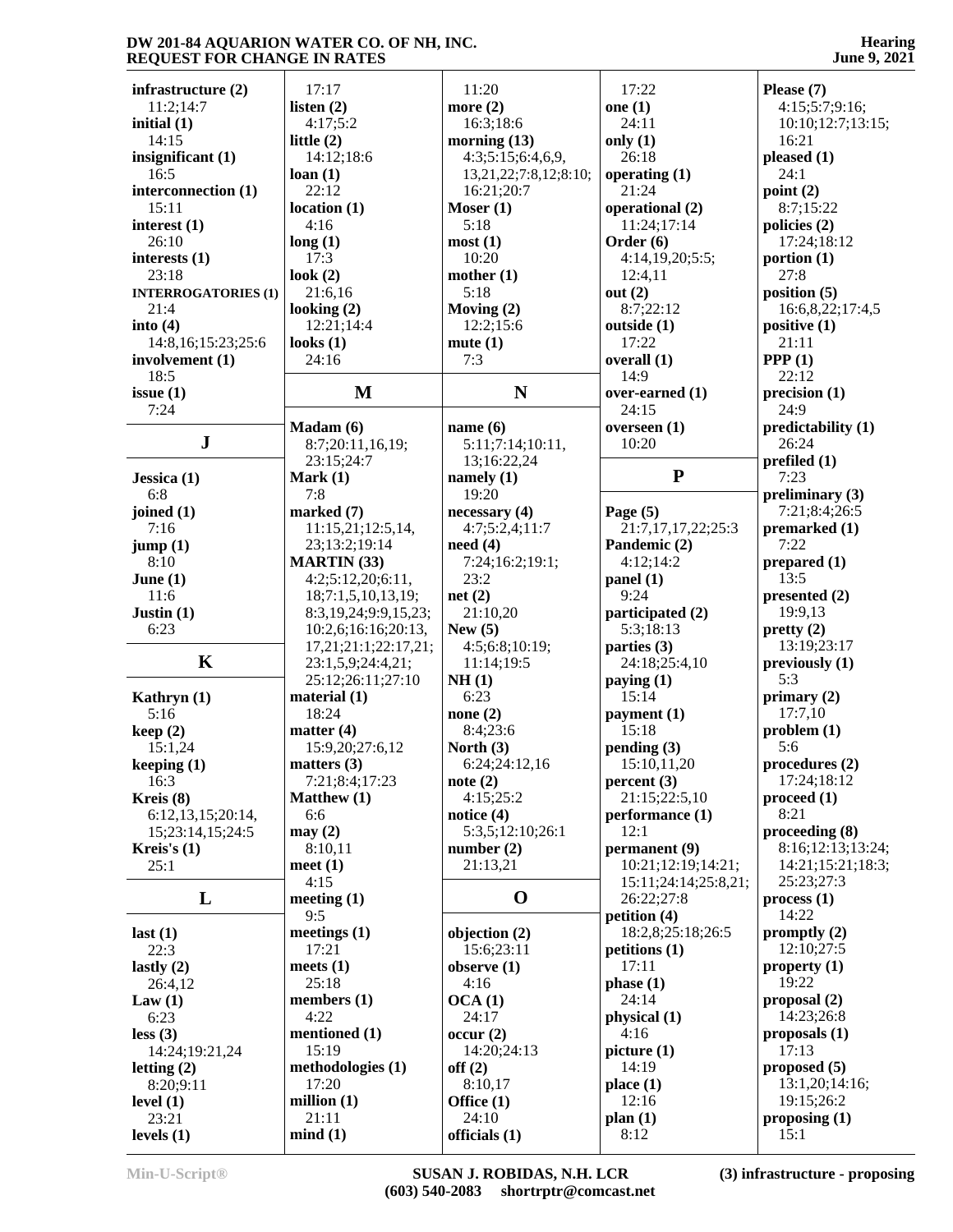**provide (3)** 14:17;26:1,24 **provided (2)** 12:10;25:9 **provides (1)** 11:23 **Public (10)** 4:9,14;5:1,4,8,13, 17,24;19:23;26:10 **Publication (3)** 12:3,14,15 **publishing (1)** 12:11 **PUC (1)** 17:1 **purpose (1)** 12:7 **pursuant (2)** 4:18;6:15 **Q regulation (1) quite (1)** 23:19 **R raised (1)** 14:23 **rate (20)** 10:21;13:11;14:8, 9,20,21;15:2;19:12; 21:15,19;22:1,2,3,6, 9;24:14;26:2,7,22; 27:2 **Rates (40)** 4:6;10:14;12:19; 13:1,17,21,22,22; 14:3,3,17;15:4,14,17, 18;16:1,10;17:12; 18:3,8,22;19:15,16, 17,18,20;23:17,21; 25:8,15,16,18,20,21, 22;26:21,23,23;27:6, 8 **reaching (1)** 24:19 **reason (1)** 23:22 **reasonable (8)** 16:11;19:16,18,22; 23:24;24:20;25:8; 26:9 **reasonably (1)** 23:20 **reasoning (1)** 14:11 **recently (1)** 10:20 **recommendation (3)** 14:12,15;17:17 **recommended (2)** 14:5,13 6:16;23:23

**recommends (2)** 26:6;27:4 **reconciled (2)** 12:19;25:22 **reconciliation (2)** 16:2;25:9 **record (3)** 4:3;16:23;27:12 **records (3)** 17:19;18:10;26:6 **redirect (1)** 22:23 **reference (1)** 19:19 **referenced (1)** 21:22 **regarding (3)** 4:4;15:10;18:7 **regulated (1)** 17:15 10:14 **regulatory (3)** 10:17;17:15,20 **related (1)** 7:24 **relative (1)** 17:23 **relevant (1)** 20:3 **remain (1)** 14:9 **remaining (1)** 15:7 **remote (1)** 4:8 **Report (7)** 11:15,17,21,23; 19:5,8,13 **Reporter (1)** 9:20 **reports (1)** 20:1 **represent (1)** 17:21 **Request (2)** 4:6;19:12 **requesting (1)** 13:16 **requests (1)** 17:13 **requirement (1)** 16:5 **requirements (3)** 10:17;17:16;25:19 **rescheduled (1)** 5:9 **reservation (1)** 25:10 **reserve (1)** 25:4 **residential (2)**

**residents (1)** 15:12 **resolve (1)** 27:6 **respect (1)** 25:7 **response] (4)** 8:2;9:14;22:24; 23:4 **responsibilities (3)** 10:11;17:7,10 **result (5)** 4:12;14:21;23:24; 24:19;25:20 **return (9)** 19:22;21:15,19; 22:2,4,6,6,8,10 **revenue (3)** 16:4;17:15,17 **review (4)** 17:11;19:11;24:13; 26:5 **reviewed (2)** 11:7;18:9 **Richardson (11)** 6:20,21,23;8:5,6, 23;9:2;20:17,19; 24:6,7 **Richardson's (1)** 25:2 **right (7)** 6:18;7:1;9:15; 15:13;16:13;23:2; 27:10 **rights (1)** 25:4 **Robidas (1)** 9:16 **Robyn (4)** 7:17;9:18,22;16:24 **role (2)** 10:12,16 **roll (1)** 5:10 **rolling (1)** 14:16 **room (1)** 8:9 **Ross (1)** 7:16 **rounds (1)** 18:13 **routine (1)** 11:17 **RSA (4)** 6:16;19:19;25:9,19 **rules (2)** 17:24;18:12 **S same (3)**

**schedules (4)** 12:24;13:4,8,11 **screen (3)** 8:11,17,22 **seasonal (3)** 15:14,18;16:1 **Seeing (3)** 8:3;23:1,6 **served (1)** 12:8 **service (1)** 19:24 **set (3)** 12:19;14:10;19:15 **Setting (4)** 19:17;23:20;25:15; 26:22 **Settlement (18)** 11:5;12:18;13:17, 20;14:14;15:16,24; 16:8,10;18:14,21; 19:13;20:2;24:1; 25:2;26:8,17;27:5 **Settling (1)** 25:4 **seven (1)** 17:6 **shall (1)** 19:21 **Sheila (1)** 5:18 **shown (1)** 19:24 **shows (1)** 21:10 **sick (1)** 8:8 **sign (1)** 24:1 **signatory (1)** 11:10 **signing (1)** 25:11 **simply (1)** 23:20 **site (1)** 12:12 **solely (1)** 14:20 **sorry (1)** 22:8 **specifically (1)** 14:6 **stability (1)** 27:1 **Staff (9)** 7:11,15;14:22; 17:21;24:17;25:14, 17,24;26:6 **stand (1)** 23:23 **standard (2)** 19:20;23:16

**Hearing June 9, 2021**

**standards (1)** 20:4 **start (1)** 23:13 **starting (1)** 6:3 **starts (1)** 21:19 **State (3)** 4:11;10:10;16:22 **stated (1)** 24:10 **Statement (2)** 21:8;25:1 **statements (1)** 8:14 **statutory (1)** 20:4 **still (1)** 15:20 **stop (1)** 8:16 **straightforward (3)** 13:19;16:3;26:19 **Stratham (1)** 15:13 **strike (2)** 23:8,11 **strongly (1)** 26:16 **Subdivision (1)** 15:12 **subject (1)** 25:8 **submitted (1)** 13:12 **sufficient (3)** 13:23;19:21;27:2 **suggested (1)** 23:20 **support (1)** 26:16 **supporting (1)** 13:11 **supports (2)** 12:16;25:15 **suppose (1)** 23:7 **surcharge (2)** 14:16;15:7 **Sure (3)** 10:13;11:23;12:9 **swear (1)** 9:16 **sweep (1)** 15:23 **swift (1)** 24:2 **sworn (4)** 9:13,19,21,22 **Szabo (33)** 6:9;9:18,21;10:5, 10,13,13;11:1,8,11,

19:8;21:17;24:3